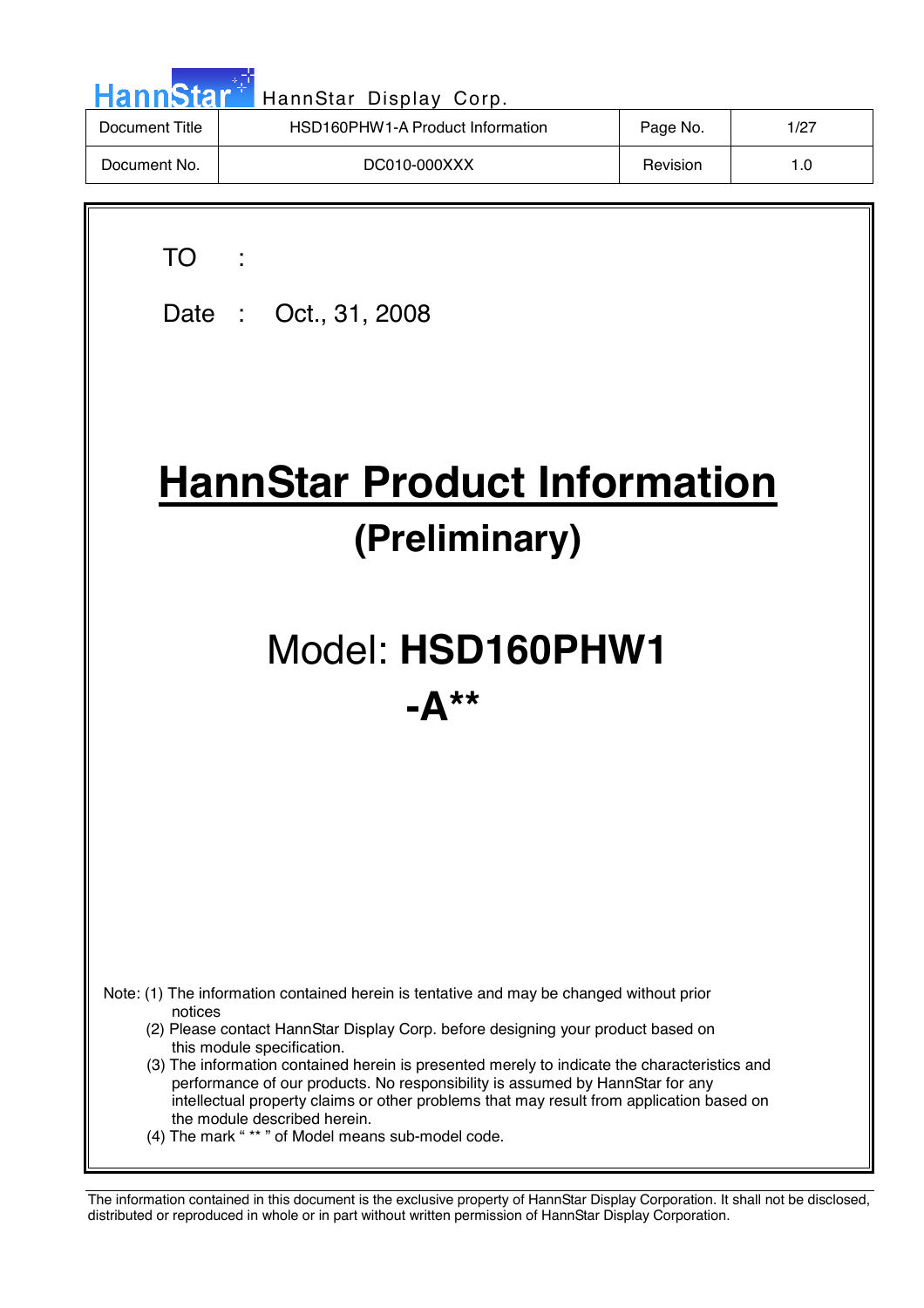|  |  | <b>HannStar</b> * |  |
|--|--|-------------------|--|
|  |  |                   |  |
|  |  |                   |  |

# HannStar Display Corp.

| Document Title | HSD160PHW1-A Product Information | Page No. | 2/27 |
|----------------|----------------------------------|----------|------|
| Document No.   | DC010-000XXX                     | Revision | ı .O |

| <b>Record of Revisions</b> |               |           |                                                                                |
|----------------------------|---------------|-----------|--------------------------------------------------------------------------------|
| Rev.                       | Date          | Sub-Model |                                                                                |
| $1.0\,$                    | Oct, 31, 2008 | A00       | Description of change<br>Preliminary Product Specification was first released. |
|                            |               |           |                                                                                |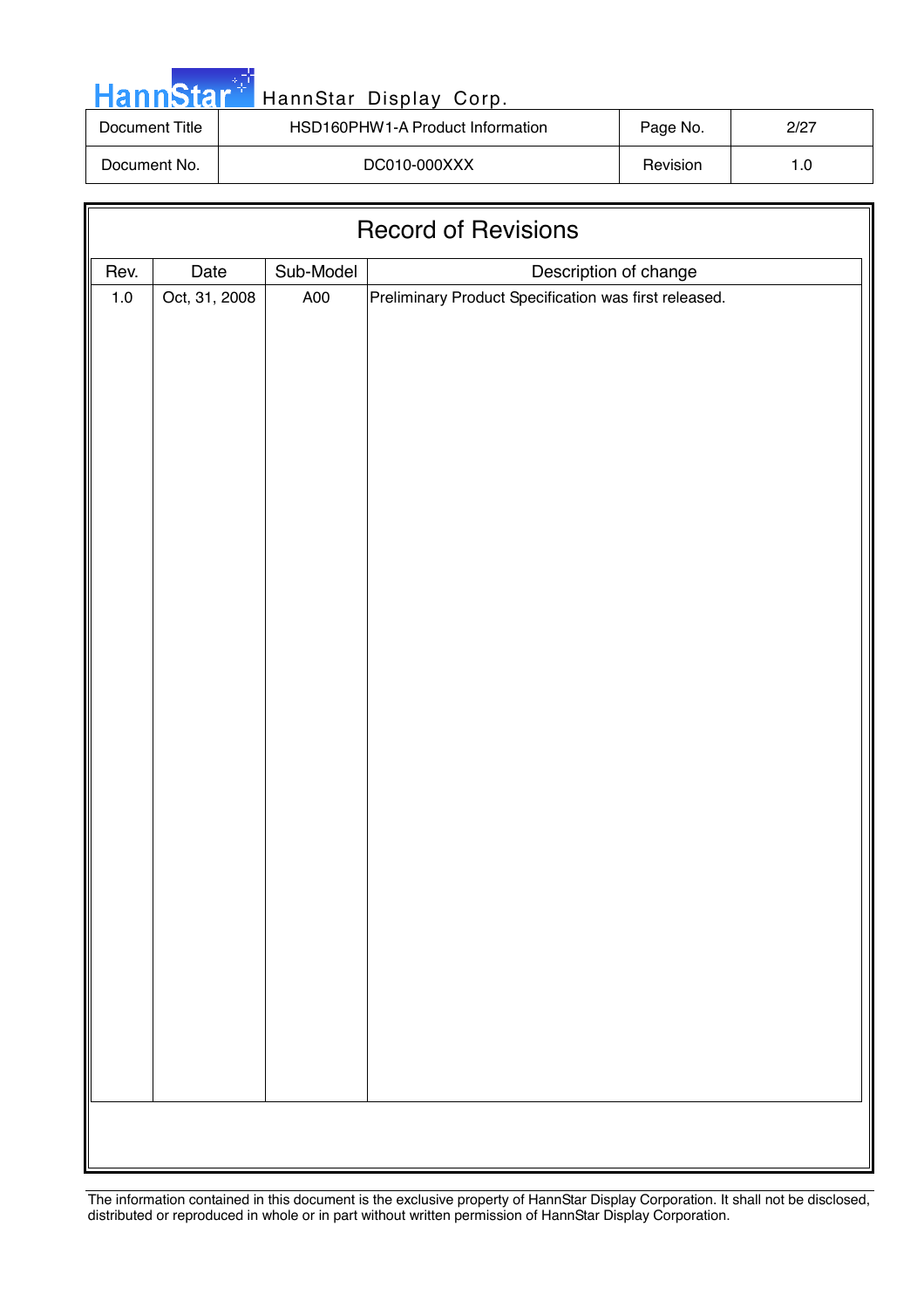| HannStar <sup>+</sup> | HannStar Display Corp.           |          |      |
|-----------------------|----------------------------------|----------|------|
| Document Title        | HSD160PHW1-A Product Information | Page No. | 3/27 |
| Document No.          | DC010-000XXX                     | Revision | 1.0  |

an an A

| Contents |
|----------|
|----------|

| 1.0  | p.4  |
|------|------|
| 2.0  | p.5  |
| 3.0  | p.6  |
| 4.0  | p.10 |
| 5.0  | p.12 |
| 6.0  | p.14 |
| 7.0  | p.21 |
| 8.0  | p.22 |
| 9.0  | p.24 |
| 10.0 | p.25 |
| 11.0 | p.26 |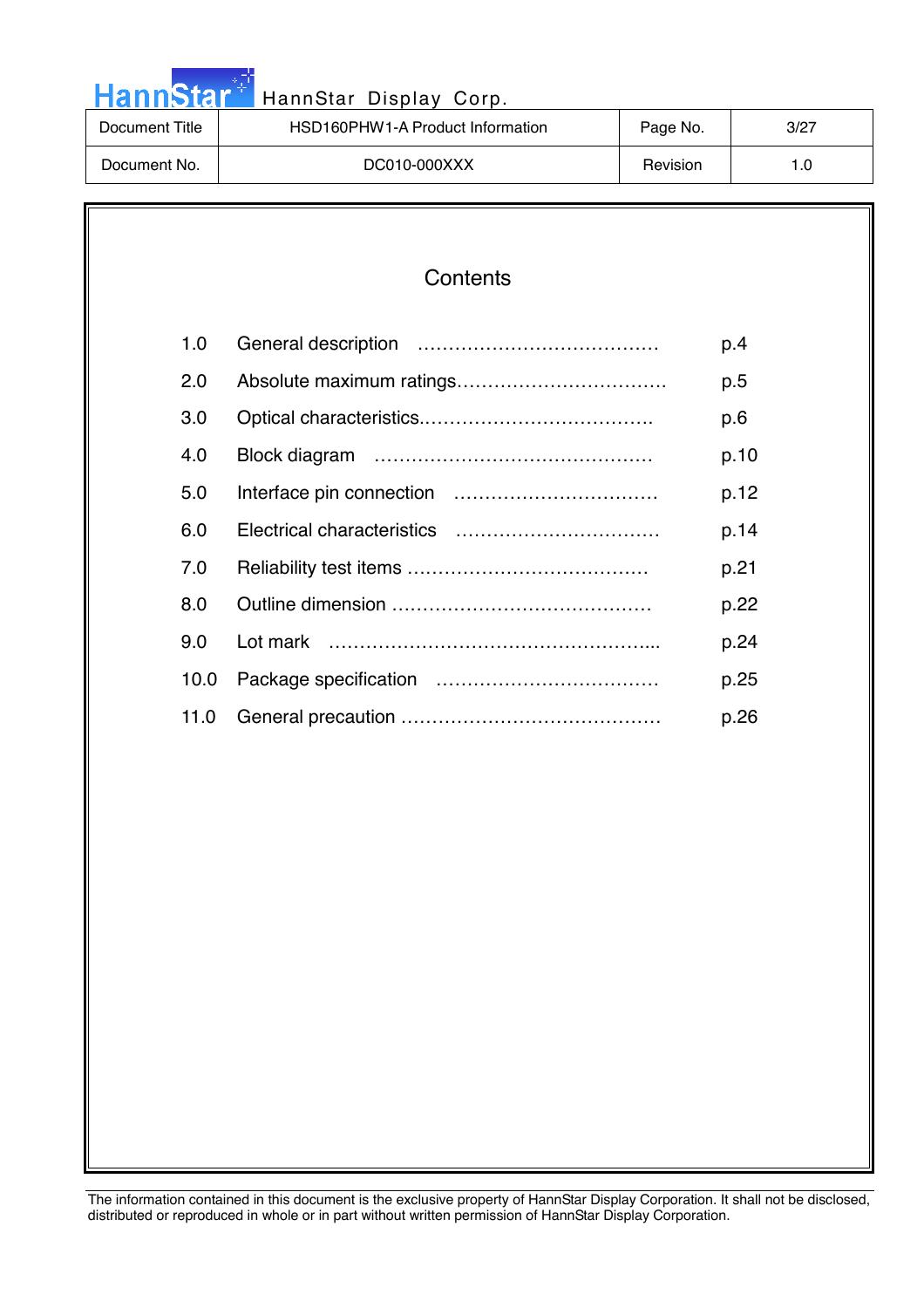

# HannStar Display Corp.

| Document Title | HSD160PHW1-A Product Information | Page No. | 4/27 |
|----------------|----------------------------------|----------|------|
| Document No.   | DC010-000XXX                     | Revision | 1.0  |

## **1.0 GENERAL DESCRIPTION**

#### **1.1 Introduction**

HannStar Display model HSD160PHW1-A is a color active matrix thin film transistor (TFT) liquid crystal display (LCD) that uses amorphous silicon TFT as a switching device. This model is composed of a TFT LCD panel, a driving circuit and a back light system. This TFT LCD has a 16 (16:9) inch diagonally measured active display area with HD (1366 horizontal by 768 vertical pixel) resolution.

#### **1.2 Features**

- 16 (16:9 diagonal) inch configuration
- One channel LVDS interface
- 262K color by 6 bit R.G.B signal input
- RoHS Compliance
- Halogen Free

### **1.3 Applications**

**NB** 

#### **1.4 General information**

| Item                     |                   | Specification                | Unit   |
|--------------------------|-------------------|------------------------------|--------|
| <b>Outline Dimension</b> |                   | 365 x 214 x 5.5 (Typ.)       | mm     |
| Display area             |                   | 353.45(H) x 198.72(V)        | mm     |
| Number of Pixel          |                   | 1366 RGB (H) x 768(V)        | pixels |
| Pixel pitch              |                   | $0.2587(H) \times 0.2587(V)$ | mm     |
| Pixel arrangement        |                   | <b>RGB Vertical stripe</b>   |        |
| Display mode             |                   | Normally white               |        |
| <b>NTSC</b>              |                   | 60                           | %      |
| Surface treatment        |                   | Glare, Hard-Coating (3H)     |        |
| Weight                   |                   | 460 (Typ.)                   | g      |
| <b>Back-light</b>        |                   | <b>White LED</b>             |        |
| lPower                   | Logic System      | $(1.6)$ (Max.)               | w      |
| Consumption              | <b>B/L System</b> | $(5.0)$ (Max.)               | W      |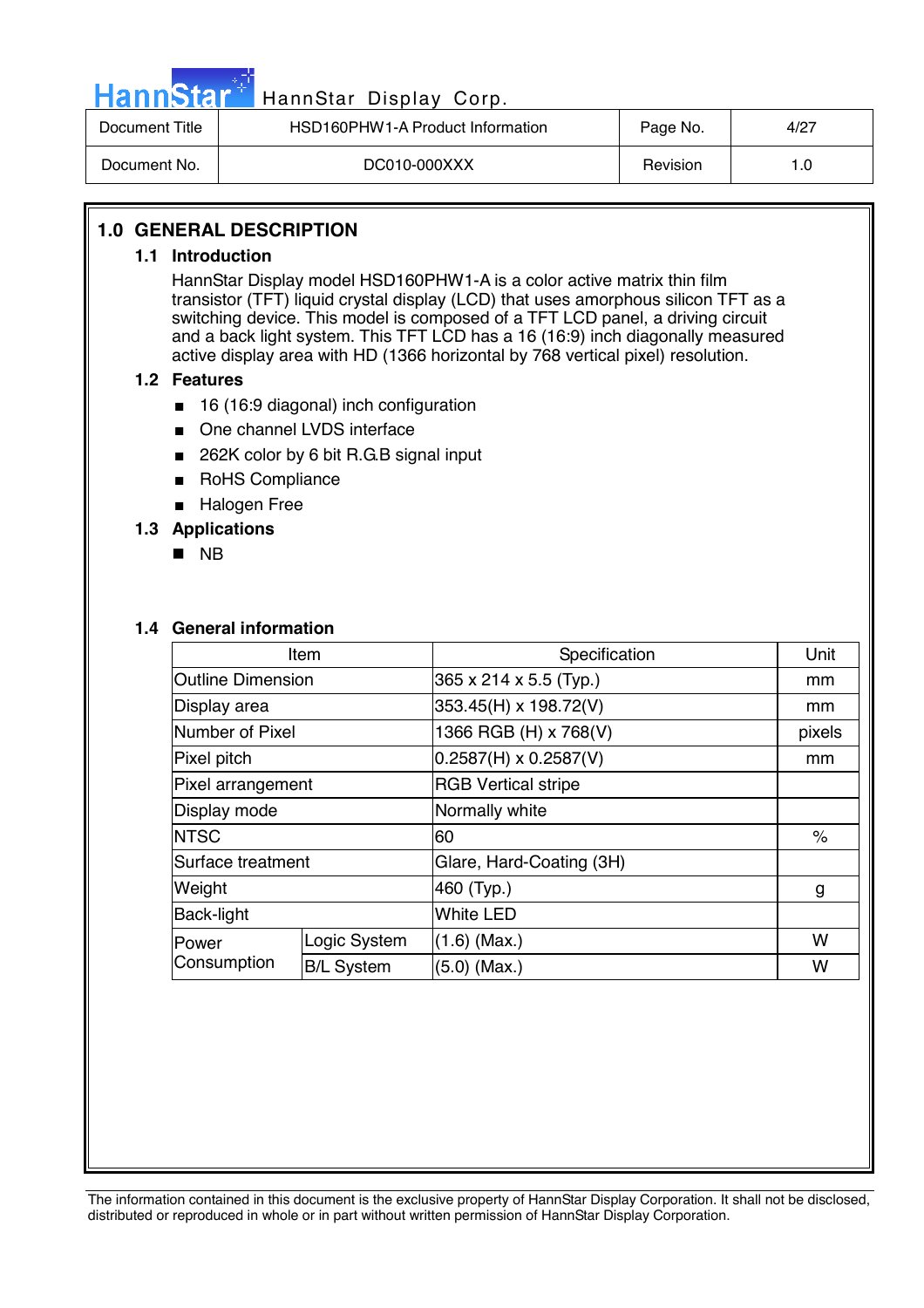|  | <b>sannstal</b> | H٤ |
|--|-----------------|----|

# <mark>itar HannStar Display Corp.</mark> [19] HannStar Display Corp.

| Document Title | HSD160PHW1-A Product Information | Page No. | 5/27 |
|----------------|----------------------------------|----------|------|
| Document No.   | DC010-000XXX                     | Revision |      |

### **1.5 Mechanical Information**

|                       | Item           | Min.  | Typ. | Max.  | Unit |
|-----------------------|----------------|-------|------|-------|------|
|                       | Horizontal (H) | 364.5 | 365  | 365.5 | mm   |
| Module<br><b>Size</b> | Vertical (V)   | 213.5 | 214  | 214.5 | mm   |
|                       | Depth (D)      |       | 5.5  | 5.8   | mm   |
| Weight                |                |       | 460  |       | g    |

# **2.0 ABSOLUTE MAXIMUM RATINGS**

# **2.1 Electrical Absolute Rating**

### **2.1.1 TFT LCD Module**

| ltem                 | Svmbol          | Min. | Max. | Unit | Note |
|----------------------|-----------------|------|------|------|------|
| Logic Supply voltage | V <sub>DD</sub> | −∪.ა | 4.U  |      |      |

## **2.1.2 Environment Absolute Rating**

| Item                  | Symbol | Min. | Max. | Unit | <b>Note</b> |
|-----------------------|--------|------|------|------|-------------|
| Operating Temperature | opa    |      | 50   |      |             |
| Storage Temperature   | l stg  | -20  | 60   |      |             |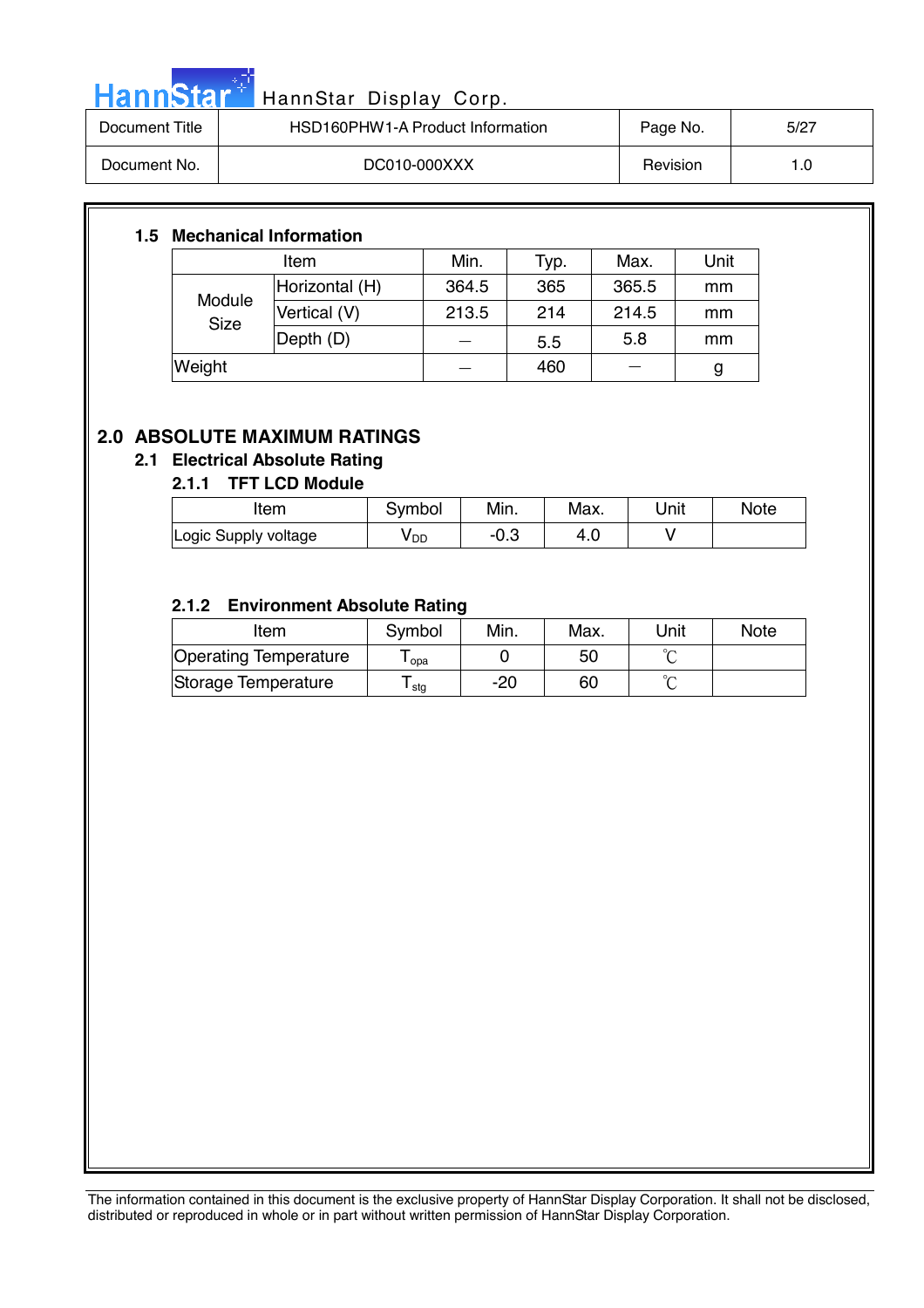| HannStar*      | HannStar Display Corp.           |          |      |
|----------------|----------------------------------|----------|------|
| Document Title | HSD160PHW1-A Product Information | Page No. | 6/27 |
| Document No.   | DC010-000XXX                     | Revision | 1.0  |

| Item                         |             | Symbol                    | Condition                     | Min.                     | Typ.  | Max.                     | Unit                 | <b>Note</b>               |
|------------------------------|-------------|---------------------------|-------------------------------|--------------------------|-------|--------------------------|----------------------|---------------------------|
| Contrast                     |             | <b>CR</b>                 |                               |                          | 600   |                          |                      | (1)(2)(4)                 |
| Response time                |             | <b>RT</b>                 |                               |                          | 8     |                          | msec                 | (1)(3)                    |
| White luminance<br>(5 point) |             | $Y_L$                     |                               |                          | 220   |                          | $\text{cd/m}^2$      | (1)(4)(5)<br>$(I_L=20mA)$ |
|                              |             | $R_{x}$                   | $\Theta = 0$                  |                          | (TBD) |                          |                      |                           |
|                              | Red         | $R_Y$                     | Normal                        |                          | (TBD) | $\qquad \qquad$          |                      |                           |
|                              |             | $G_{x}$                   | viewing                       |                          | (TBD) | $\overline{\phantom{0}}$ |                      |                           |
| Color                        | Green       | $G_Y$                     | angle                         |                          | (TBD) | $\equiv$                 |                      |                           |
| chromaticity<br>(CIE1931)    | <b>Blue</b> | $\mathsf{B}_{\mathsf{x}}$ |                               |                          | (TBD) |                          |                      |                           |
|                              |             | $B_Y$                     |                               | $\equiv$                 | (TBD) | $\qquad \qquad$          |                      |                           |
|                              |             | $W_{x}$                   |                               | 0.283                    | 0.313 | 0.343                    |                      |                           |
|                              | White       | $W_{y}$                   |                               | 0.299                    | 0.329 | 0.359                    |                      |                           |
|                              |             | $\Theta_L$                |                               |                          | 45    |                          |                      |                           |
|                              | Hor.        | $\Theta$ R                | CR > 10                       | $\overline{\phantom{0}}$ | 45    |                          |                      |                           |
| Viewing angle                |             | $\Theta_{U}$              |                               |                          | 15    |                          | (1)(4)               |                           |
|                              | Ver.        | $\Theta_{\mathsf{D}}$     |                               | $\overline{\phantom{0}}$ | 35    |                          |                      |                           |
| <b>Brightness uniformity</b> |             | B <sub>UNI</sub>          | $\Theta = 0$<br>(5point)      | 80                       |       |                          | $\frac{1}{\sqrt{2}}$ | (6)                       |
| <b>Brightness Uniformity</b> |             | $B_{UNI}$                 | $\Theta = 0$<br>$(13$ points) | 70                       |       |                          | $\%$                 | (6)                       |

### **3.2 Measuring Condition**

**Contract** 

- Measuring surrounding: dark room
- **E** LED current  $I_L$ : 20mA / signal LED
- Ambient temperature: 25±2°C
- 15min. warm-up time.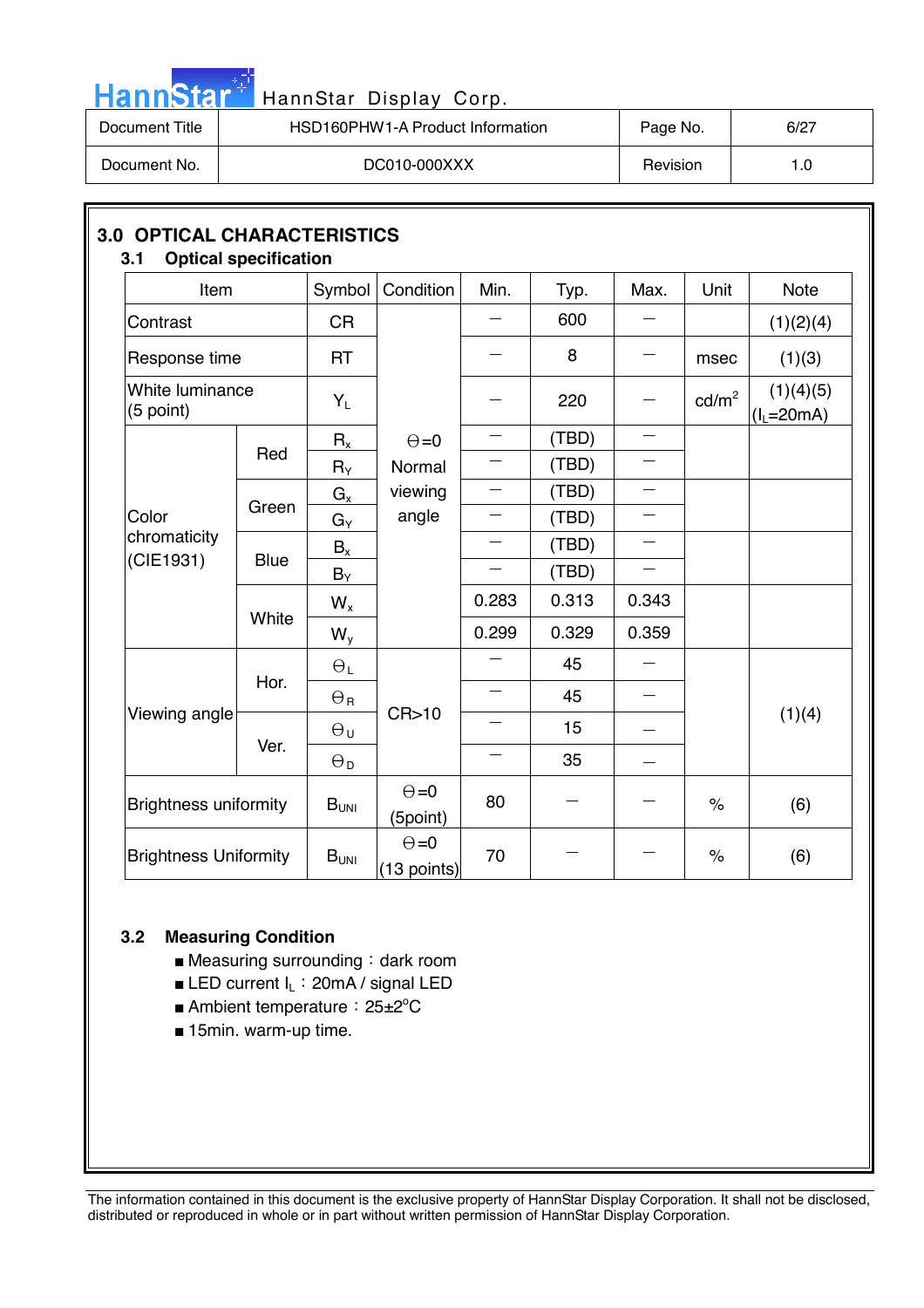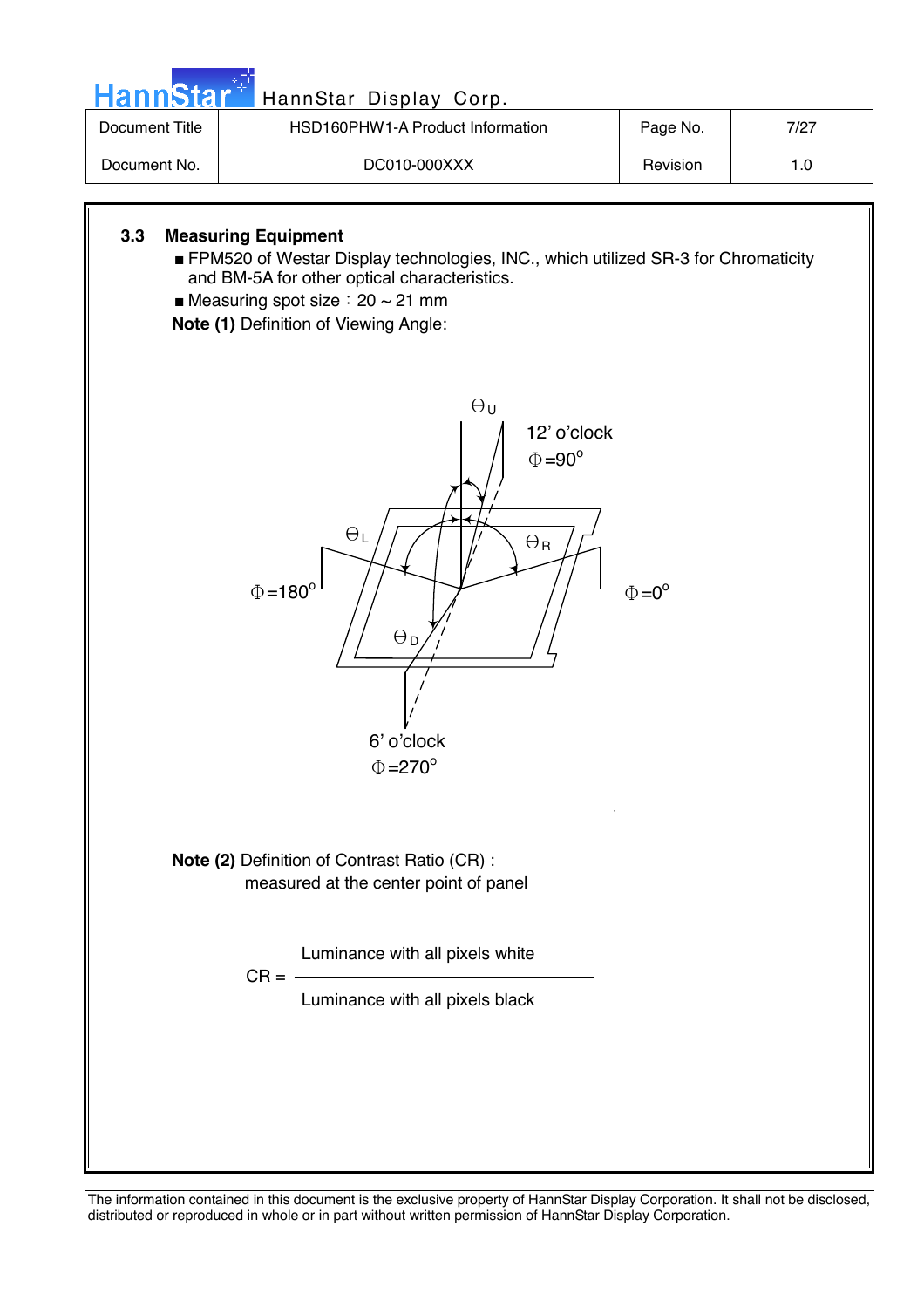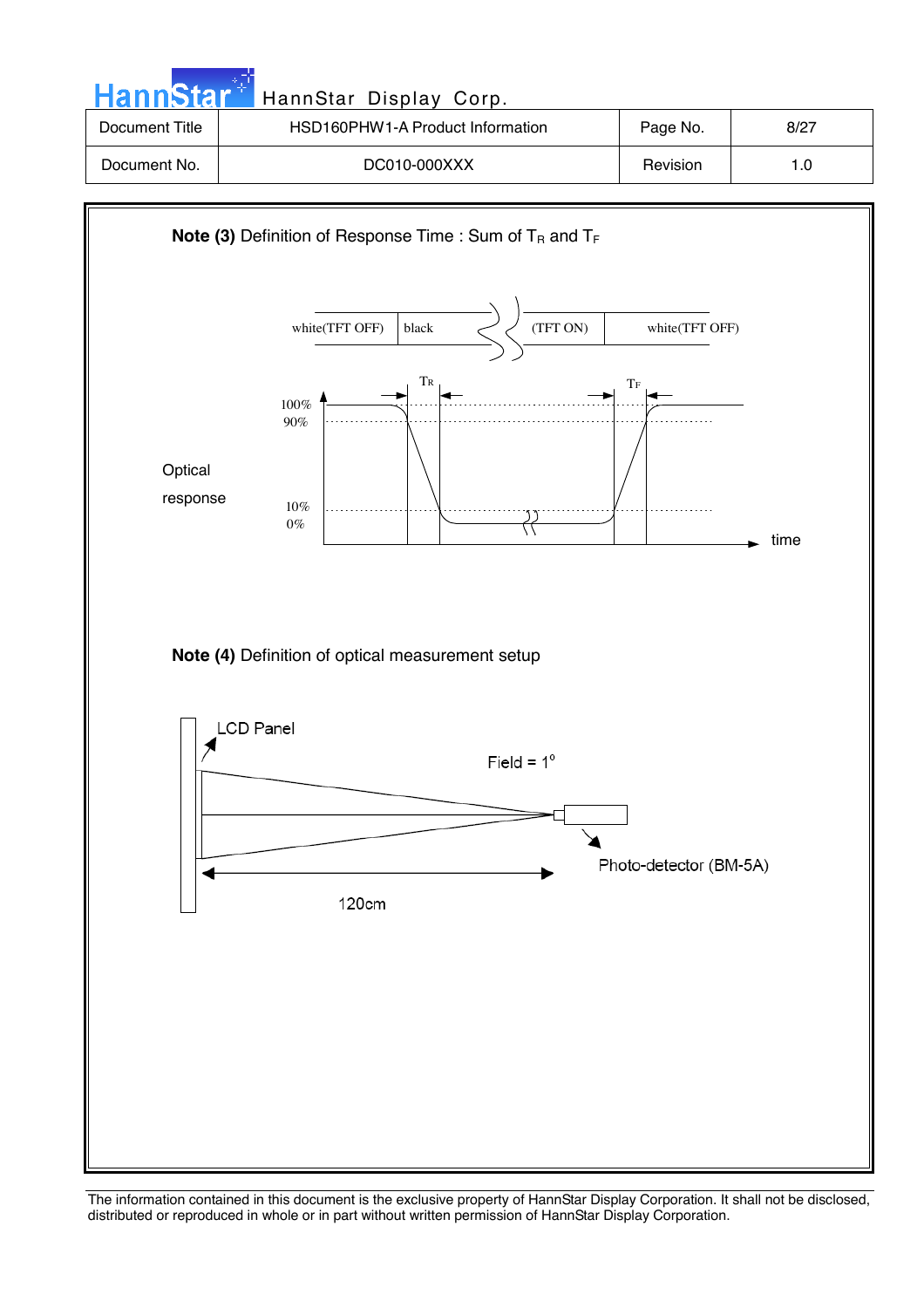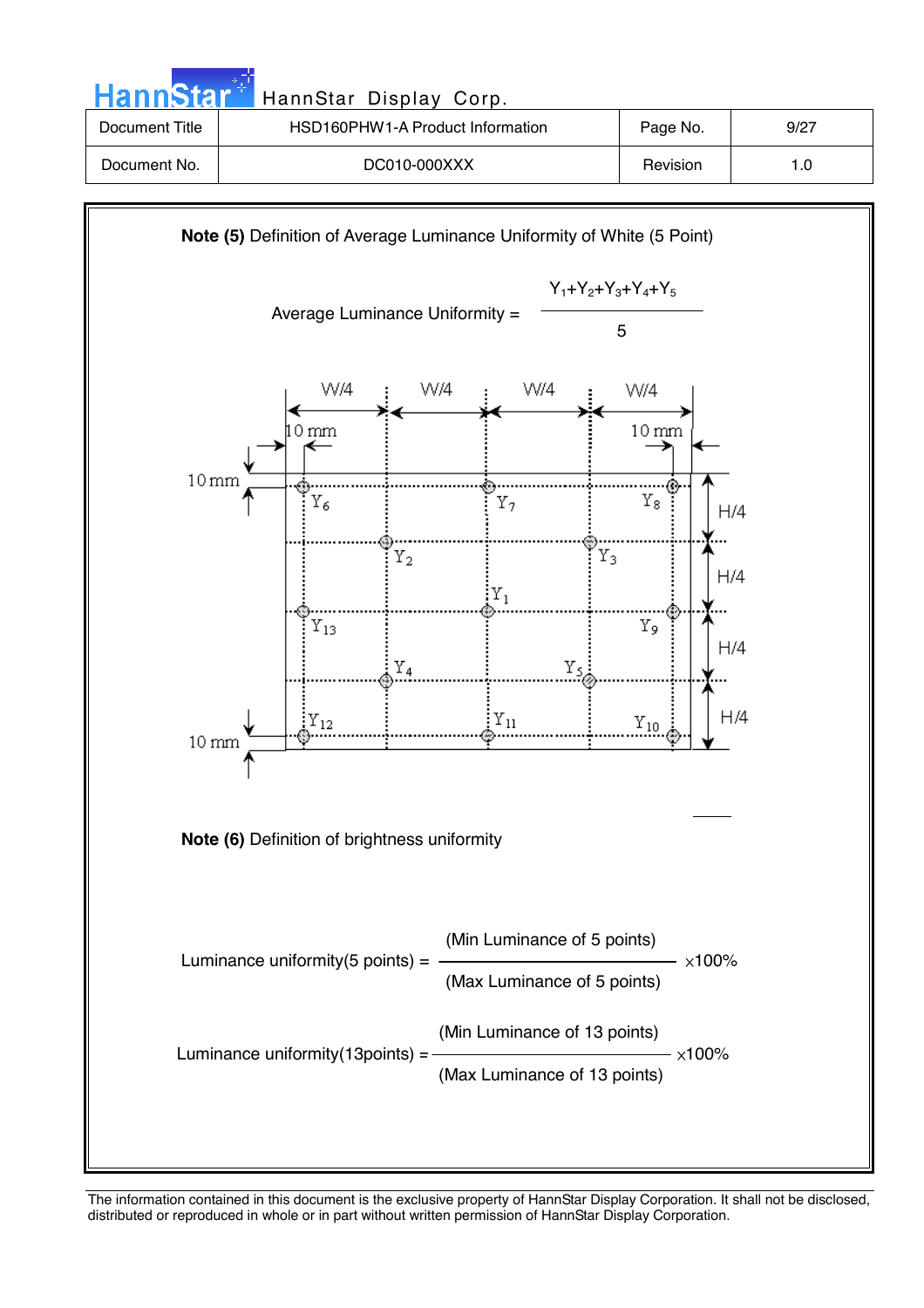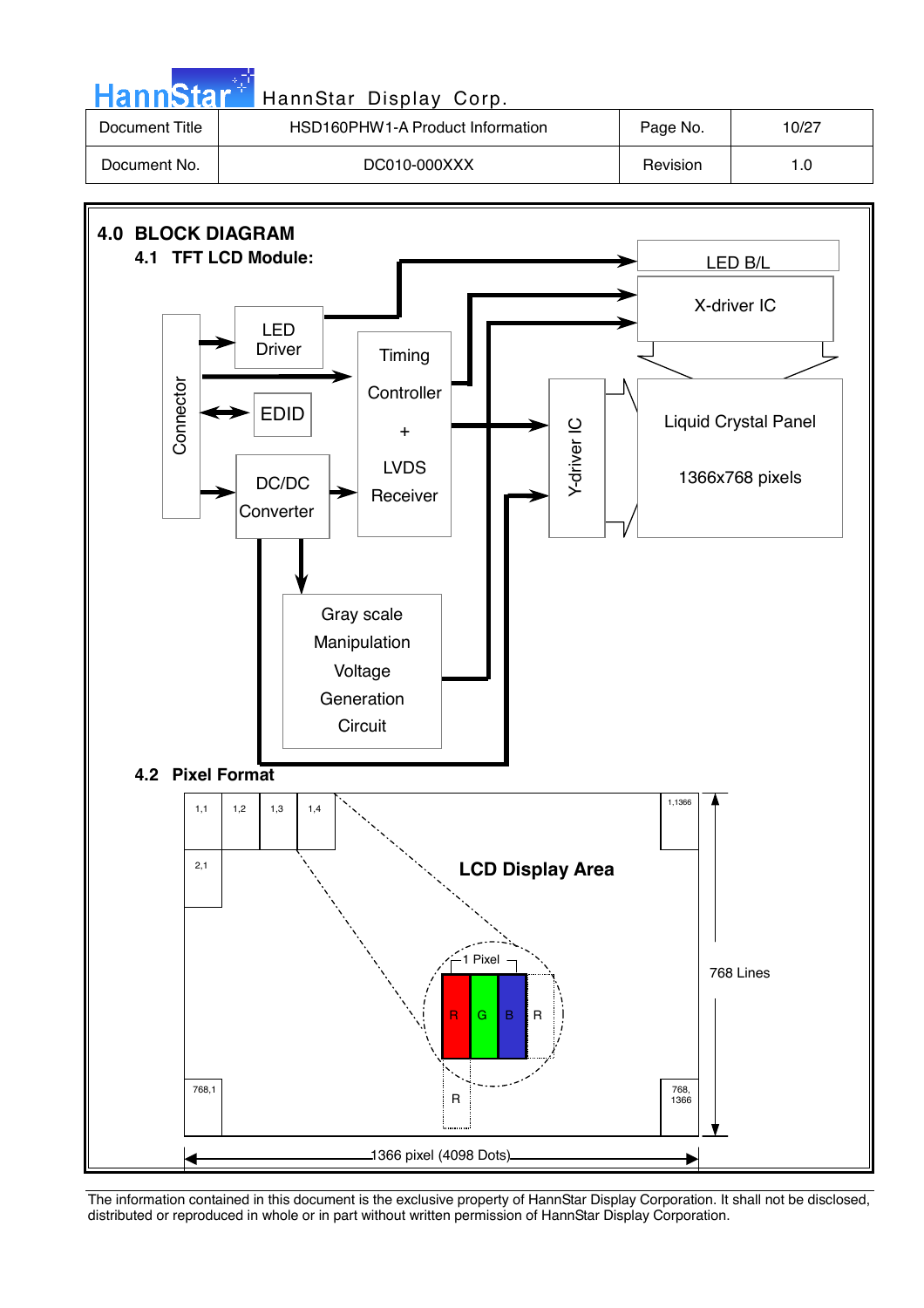| HannStar <sup>*</sup> | HannStar Display Corp.           |          |       |
|-----------------------|----------------------------------|----------|-------|
| Document Title        | HSD160PHW1-A Product Information | Page No. | 11/27 |
| Document No.          | DC010-000XXX                     | Revision | 1.0   |

a sa Tanzania

|                     |                   | <b>MSB</b>                    |                                  |                                           |                                             | LSB                                         | <b>MSB</b>                      |                                             |                              |                         |                         | <b>LSBMSB</b>                                              |          |                         |                              |                                  |                         | <b>LSB</b>              | Gray scale                                     |
|---------------------|-------------------|-------------------------------|----------------------------------|-------------------------------------------|---------------------------------------------|---------------------------------------------|---------------------------------|---------------------------------------------|------------------------------|-------------------------|-------------------------|------------------------------------------------------------|----------|-------------------------|------------------------------|----------------------------------|-------------------------|-------------------------|------------------------------------------------|
|                     | <b>Display</b>    |                               | R5 R4                            | R <sub>3</sub>                            | R <sub>2</sub>                              | R1                                          | R0G5 G4 G3 G2G1                 |                                             |                              |                         |                         |                                                            | G0 B5 B4 |                         | <b>B3</b>                    | <b>B2</b>                        | <b>B1</b>               | B <sub>0</sub>          | level                                          |
|                     | <b>Black</b>      |                               |                                  | L                                         | L                                           | L                                           |                                 | L                                           |                              | L                       | L                       |                                                            |          |                         | L                            | L                                |                         |                         |                                                |
|                     | <b>Blue</b>       | L                             | L                                | L                                         | L                                           |                                             | L<br>IL                         | L                                           |                              | L                       | L                       | 듴                                                          |          | $\overline{H}$          | $\overline{H}$               | $\overline{H}$                   | $\overline{H}$          | $\overline{H}$          | $\qquad \qquad \blacksquare$                   |
|                     | Green             | L                             | L                                | L                                         | L                                           | L                                           | $L$ H                           | $\overline{H}$                              | $\overline{H}$               | $\overline{\mathsf{H}}$ | $\overline{\mathsf{H}}$ | HL                                                         | L        |                         | L                            | L                                | L                       |                         | $\qquad \qquad \blacksquare$                   |
| <b>Basic</b>        | <b>Light Blue</b> | L                             | L                                | L                                         | L                                           | L                                           | $\overline{\mathbb{H}}$<br>L    | $\overline{H}$                              | $\overline{H}$               | $\overline{H}$          | $\overline{H}$          | $\overline{\overline{H}}$                                  |          | $\overline{\mathsf{H}}$ | H                            | $\overline{H}$                   | $\overline{H}$          | $\overline{H}$          | ÷,                                             |
| color               | Red               | $\overline{H}$                | $\mathsf{H}$                     | $\overline{H}$                            | $\overline{H}$                              | $\overline{H}$                              | HL                              | L                                           | L                            | L                       | L                       | L                                                          | L        |                         | L                            | L                                | L                       |                         | $\qquad \qquad \blacksquare$                   |
|                     | Purple            | $\mathsf H$<br>$\overline{H}$ | $\overline{H}$<br>$\overline{H}$ | $\overline{H}$<br>$\overline{H}$          | $\overline{H}$<br>$\overline{H}$            | $\overline{H}$<br>$\overline{\mathsf{H}}$   | HL                              | L<br>$\overline{H}$                         | L<br>$\overline{\mathsf{H}}$ | L<br>$\overline{H}$     | L<br>$\overline{H}$     | Ε<br>$\mathsf{L}% _{0}\left( \mathsf{L}_{1}\right)$<br>H L |          | $\overline{H}$          | H                            | $\mathsf{H}$                     | $\overline{H}$          | $\overline{H}$          | $\blacksquare$                                 |
|                     | Yellow<br>White   | $\overline{\mathsf{H}}$       | $\overline{H}$                   | $\overline{H}$                            | $\overline{H}$                              | $\overline{H}$                              | $\frac{1}{2}$<br>$\overline{H}$ | $\overline{H}$                              | $\overline{H}$               | $\overline{H}$          | $\overline{H}$          | $\overline{H}$                                             | L        | $\overline{H}$          | L<br>$\overline{\mathsf{H}}$ | L<br>$\overline{H}$              | L<br>$\overline{H}$     | $\overline{\mathsf{H}}$ | $\qquad \qquad \blacksquare$<br>$\blacksquare$ |
|                     | <b>Black</b>      |                               | L                                | L                                         | L                                           | L                                           | LIL                             | L                                           | L                            | L                       | L                       | L                                                          | L        |                         | L                            | L                                | L                       |                         | L <sub>0</sub>                                 |
|                     |                   |                               | L                                | L                                         | L                                           | L                                           | HL                              | L                                           |                              | L                       | L                       | L                                                          | L        |                         | L                            | L                                | L                       |                         | L1                                             |
|                     |                   |                               | L                                | L                                         | L                                           | H                                           | LIL                             | L                                           |                              | L                       | L                       | LL                                                         | L        |                         |                              | L                                | L                       |                         | L2                                             |
|                     | Dark              |                               |                                  |                                           |                                             |                                             |                                 |                                             |                              |                         |                         |                                                            |          |                         |                              |                                  |                         |                         |                                                |
| Gray                | ↑                 |                               |                                  |                                           |                                             |                                             |                                 |                                             |                              |                         |                         |                                                            |          |                         |                              |                                  |                         |                         |                                                |
| scale               |                   |                               |                                  |                                           |                                             |                                             |                                 |                                             |                              |                         |                         |                                                            |          |                         |                              |                                  |                         |                         | L3L60                                          |
| of Red              | Light             |                               |                                  |                                           |                                             |                                             |                                 |                                             |                              |                         |                         |                                                            |          |                         |                              |                                  |                         |                         |                                                |
|                     |                   | Η                             | Н                                | $\mathsf{H}$                              | Н                                           | L                                           | HIL                             | L                                           | L                            | L                       | L                       | LIL                                                        | L        |                         | L                            | L                                | L                       |                         | L61                                            |
|                     |                   | $\overline{H}$                | $\overline{H}$                   | $\overline{H}$                            | $\overline{\mathsf{H}}$                     | $\overline{H}$                              | LL                              | L                                           | L                            | L                       | L                       | L                                                          | L        |                         | L                            | L                                | L                       |                         | L62                                            |
|                     | Red               | H                             | $\overline{H}$                   | $\overline{H}$                            | $\overline{H}$                              | $\boldsymbol{\mathsf{H}}$                   | HL                              | L                                           | L                            | L                       | L                       | $\mathsf{L}% _{0}\left( \mathsf{L}_{1}\right)$             | L        |                         | L                            | L                                | L                       |                         | Red L63                                        |
|                     | <b>Black</b>      | L                             | L                                | L                                         | L                                           | L                                           | LIL                             | L                                           | L                            | L                       | L                       | L                                                          | L        |                         | L                            | L                                | L                       |                         | L0                                             |
|                     |                   |                               |                                  | L                                         |                                             |                                             | LL                              | L                                           |                              |                         | L                       | HL                                                         |          |                         |                              | L                                | L                       |                         | L1                                             |
|                     |                   |                               |                                  |                                           |                                             |                                             | LIL                             | L                                           |                              |                         | $\overline{H}$          | LIL                                                        |          |                         |                              | L                                |                         |                         | $\overline{L2}$                                |
|                     | Dark              |                               |                                  |                                           |                                             |                                             |                                 |                                             |                              |                         |                         |                                                            |          |                         |                              |                                  |                         |                         |                                                |
| Gray<br>scale of    | ↑                 |                               |                                  |                                           |                                             |                                             |                                 |                                             |                              |                         |                         |                                                            |          |                         |                              |                                  |                         |                         | L3L60                                          |
| Green               |                   |                               |                                  |                                           |                                             |                                             |                                 |                                             |                              |                         |                         |                                                            |          |                         |                              |                                  |                         |                         |                                                |
|                     | Light             |                               |                                  |                                           |                                             |                                             |                                 |                                             |                              |                         |                         |                                                            |          |                         |                              |                                  |                         |                         |                                                |
|                     |                   |                               | L                                | L                                         | L                                           | L                                           | L H                             | H                                           | H                            | $\mathsf{H}$            | L                       | H L                                                        | L        |                         | L                            | L                                | L                       |                         | L61                                            |
|                     |                   |                               | L                                | L                                         | L                                           | L                                           | Ξ<br>L                          | $\overline{H}$                              | $\overline{H}$               | H                       | $\overline{H}$          | L                                                          | L        |                         | L                            | L                                | L                       |                         | L62                                            |
|                     | Green             | L                             | L                                | L                                         | L                                           | L                                           | 믘                               | $\overline{H}$                              | $\overline{H}$               | $\overline{H}$          | Η                       | H L                                                        | L        |                         | L                            | L                                | L                       |                         | Green L63                                      |
|                     | <b>Black</b>      | L                             | L                                | L                                         |                                             | L                                           | LL                              | L                                           | L                            | L                       | L                       | LL                                                         | L        |                         | L                            | L                                | L                       |                         | L0                                             |
|                     |                   |                               | L                                | L                                         |                                             | L                                           | LIL                             | L                                           | L                            | L                       | L                       | LL                                                         | L        |                         |                              | L                                | L                       | $\overline{H}$          | L1                                             |
|                     |                   |                               |                                  |                                           |                                             |                                             | L                               |                                             |                              |                         | L                       | LIL                                                        |          |                         |                              |                                  | $\overline{H}$          |                         | $\overline{L2}$                                |
| Gray                | Dark              |                               |                                  |                                           |                                             |                                             |                                 |                                             |                              |                         |                         |                                                            |          |                         |                              |                                  |                         |                         |                                                |
| scale of            | ↑                 |                               |                                  |                                           |                                             |                                             |                                 |                                             |                              |                         |                         |                                                            |          |                         |                              |                                  |                         |                         | L3L60                                          |
| <b>Blue</b>         | T                 |                               |                                  |                                           |                                             |                                             |                                 |                                             |                              |                         |                         |                                                            |          |                         |                              |                                  |                         |                         |                                                |
|                     | Light             |                               |                                  |                                           |                                             |                                             |                                 |                                             |                              |                         |                         |                                                            |          |                         |                              |                                  |                         |                         |                                                |
|                     |                   | L                             | L                                | L                                         | L                                           | L                                           | τL                              | L                                           | L                            | L                       | L                       | $L$ H                                                      |          | $\overline{H}$          | $\overline{H}$               | $\overline{H}$                   | L                       | $\overline{H}$          | L61                                            |
|                     |                   |                               | L                                | L                                         | L                                           | L                                           | LL                              | Ĺ                                           |                              | L                       | L                       | $\overline{\mathsf{L}}\overline{\mathsf{H}}$               |          | н                       | $\overline{H}$               | $\mathsf{H}$                     | $\overline{H}$          |                         | L62                                            |
|                     | <b>Blue</b>       | L                             | L                                | L                                         | L                                           | L                                           | LIL                             | L                                           | L                            | L                       | L                       | $L \overline{H}$                                           |          | $\overline{H}$          | H                            | $\overline{H}$                   | Н                       | $\mathsf{H}$            | Blue L63                                       |
|                     | <b>Black</b>      | L                             | L                                | L                                         | L                                           | L                                           | LIL                             | L                                           |                              | L                       | L                       | L                                                          | L        |                         | L                            | L                                | L                       |                         | L <sub>0</sub>                                 |
|                     |                   |                               | L                                | L                                         | L                                           | L                                           | HL                              | L                                           |                              |                         | L                       | H L                                                        | L        |                         | L                            | L                                | L                       | $\overline{H}$          | L1                                             |
|                     |                   |                               | L                                | L                                         | L                                           | $\overline{H}$                              | LL                              | L                                           |                              | L                       | $\overline{\mathsf{H}}$ | LL                                                         | L        |                         |                              | L                                | $\overline{H}$          |                         | $\overline{L2}$                                |
| Gray                | Dark              |                               |                                  |                                           |                                             |                                             |                                 |                                             |                              |                         |                         |                                                            |          |                         |                              |                                  |                         |                         |                                                |
| scale of<br>White & | $\uparrow$        |                               |                                  |                                           |                                             |                                             |                                 |                                             |                              |                         |                         |                                                            |          |                         |                              |                                  |                         |                         | L3L60                                          |
| <b>Black</b>        | T<br>Light        |                               |                                  |                                           |                                             |                                             |                                 |                                             |                              |                         |                         |                                                            |          |                         |                              |                                  |                         |                         |                                                |
|                     |                   |                               |                                  |                                           |                                             |                                             |                                 |                                             |                              |                         |                         |                                                            |          |                         |                              |                                  |                         |                         |                                                |
|                     |                   | Н<br>$\overline{\mathsf{H}}$  | Н<br>$\overline{H}$              | Н                                         | $\boldsymbol{\mathsf{H}}$<br>$\overline{H}$ | L                                           | нĮн<br>LН                       | $\boldsymbol{\mathsf{H}}$<br>$\overline{H}$ | H<br>$\overline{H}$          | Н<br>$\overline{H}$     | L<br>$\overline{H}$     | HH<br>LН                                                   |          | H<br>$\overline{H}$     | Н<br>$\overline{H}$          | Н                                | L<br>$\overline{H}$     | н                       | L61<br>L62                                     |
|                     | White             | $\overline{\mathsf{H}}$       | $\overline{H}$                   | $\overline{H}$<br>$\overline{\mathsf{H}}$ | $\overline{\mathsf{H}}$                     | $\boldsymbol{\mathsf{H}}$<br>$\overline{H}$ | H H                             | $\overline{H}$                              | $\overline{H}$               | Η                       | $\overline{\mathsf{H}}$ | $\frac{1}{2}$                                              |          | $\overline{H}$          | $\overline{H}$               | $\overline{H}$<br>$\overline{H}$ | $\overline{\mathsf{H}}$ | H                       | White L63                                      |
|                     |                   |                               |                                  |                                           |                                             |                                             |                                 |                                             |                              |                         |                         |                                                            |          |                         |                              |                                  |                         |                         |                                                |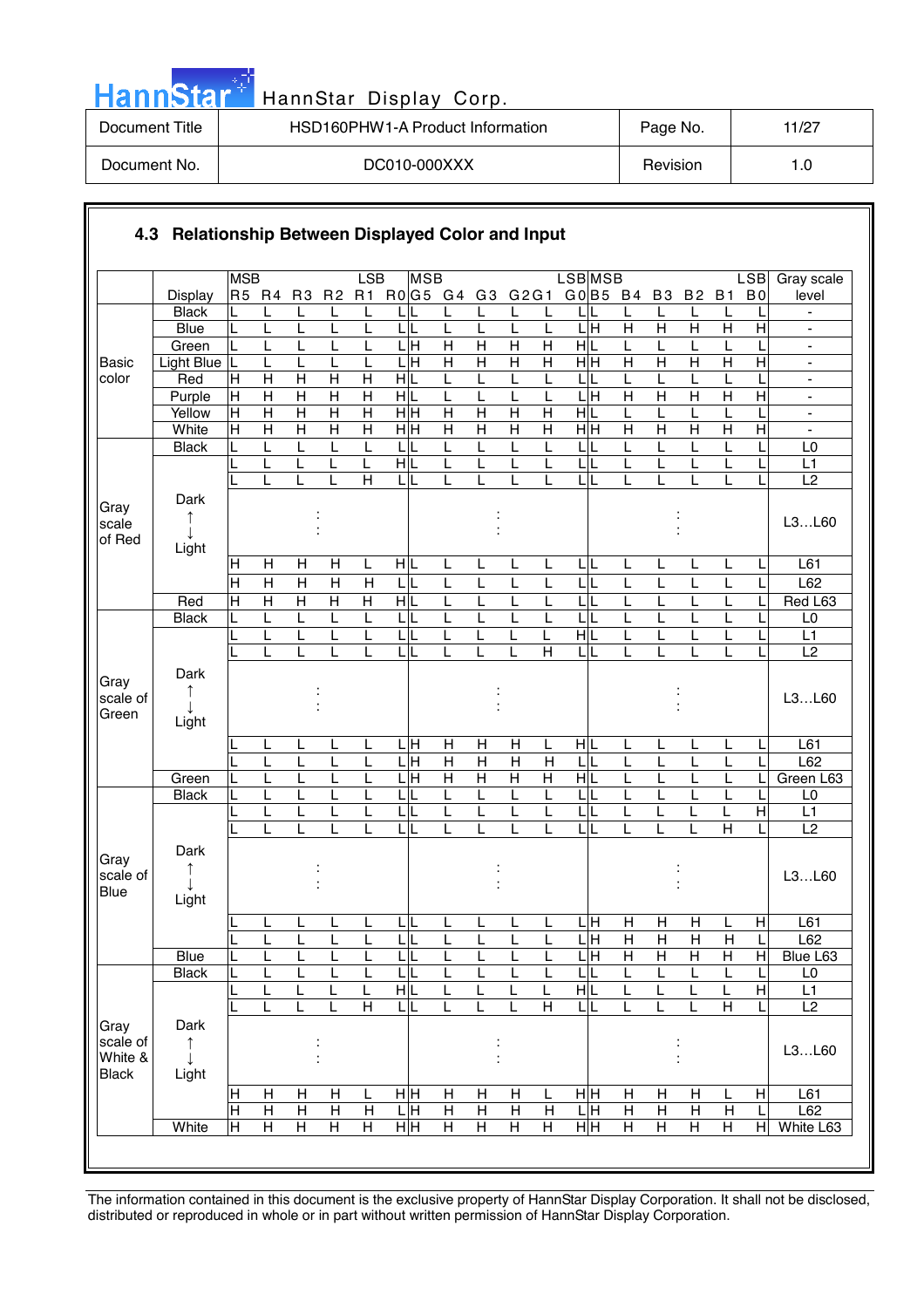|  |  | HannStar <sup>*</sup> |  |
|--|--|-----------------------|--|
|  |  |                       |  |
|  |  |                       |  |

# HannStar Display Corp.

| Document Title | HSD160PHW1-A Product Information | Page No.        | 12/27 |
|----------------|----------------------------------|-----------------|-------|
| Document No.   | DC010-000XXX                     | <b>Revision</b> |       |

# **5.0 INTERFACE PIN CONNECTION**

#### **5.1 TFT LCD Module: CN1** (Input signal): JAE FI VHP50S-A-HF11 (JAE or equivalent)

| Pin No.        | Signal            | Description                                     |
|----------------|-------------------|-------------------------------------------------|
| 1              | <b>Test Loop</b>  | Test Loop(only to pin 30)                       |
| $\overline{2}$ | <b>VEEDID</b>     | EDID 3.3V power                                 |
| 3              | <b>VSS</b>        | Ground (Panel logic, BL logic)                  |
| 4              | N/C               | No connect                                      |
| $\overline{5}$ | <b>CLK EDDID</b>  | <b>EDID clock</b>                               |
| 6              | <b>DATA EDDID</b> | <b>EDID</b> data                                |
| $\overline{7}$ | N/C               | No connect                                      |
| 8              | <b>VSS</b>        | Ground (Panel logic, BL logic)                  |
| $\overline{9}$ | Odd Rin 0-        | - LVDS differential data input (R0-R5,G0)       |
| 10             | Odd Rin 0+        | LVDS differential data input (R0-R5,G1)         |
| 11             | VSS1              | Ground - shield LVDS Ch1                        |
| 12             | Odd Rin 1-        | - LVDS differential data input (G1-G5,B0-B1)    |
| 13             | Odd_Rin 1+        | +LVDS differential data input (G1-G5,B0-B1)     |
| 14             | VSS <sub>2</sub>  | Ground - shield LVDS Ch2                        |
| 15             | Odd Rin 2-        | L LVDS differential data input (B2-B5,HS,VS,DE) |
| 16             | Odd_Rin 2+        | +LVDS differential data input (B2-B5,HS,VS,DE)  |
| 17             | VSS3              | Ground - shield LVDS Ch3                        |
| 18             | Odd ClkIN1-       | <b>-LVDS differential clock input</b>           |
| 19             | Odd ClkIN1+       | +LVDS differential clock input                  |
| 20             | <b>Test Loop</b>  | Test Loop(only to pin 1)                        |
| 21             | N/C               | No connect                                      |
| 22             | N/C               | No connect                                      |
| 23             | N/C               | No connect                                      |
| 24             | N/C               | No connect                                      |
| 25             | N/C               | No connect                                      |
| 26             | N/C               | No connect                                      |
| 27             | N/C               | No connect                                      |
| 28             | N/C               | No connect                                      |
| 29             | N/C               | No connect                                      |
| 30             | N/C               | No connect                                      |
| 31             | <b>CONNTST</b>    | Connector test(The pin connect to pin 50 only)  |
| 32             | <b>VDD</b>        | ogic power 3.3V (Panel logic, BL logic)         |
| 33             | <b>VDD</b>        | Logic power 3.3V (Panel logic, BL logic)        |
| 34             | Test(Bist_EN)     | Panel self test                                 |
| 35             | '+5V ALW          |                                                 |
| 36             | <b>VSS</b>        |                                                 |
| 37             | <b>VSS</b>        |                                                 |
| 38             | PWM BL            | <b>PWM brightness control</b>                   |
| 39             | VBL-              | <b>LED power return</b>                         |
| 40             | VBL-              | <b>LED power return</b>                         |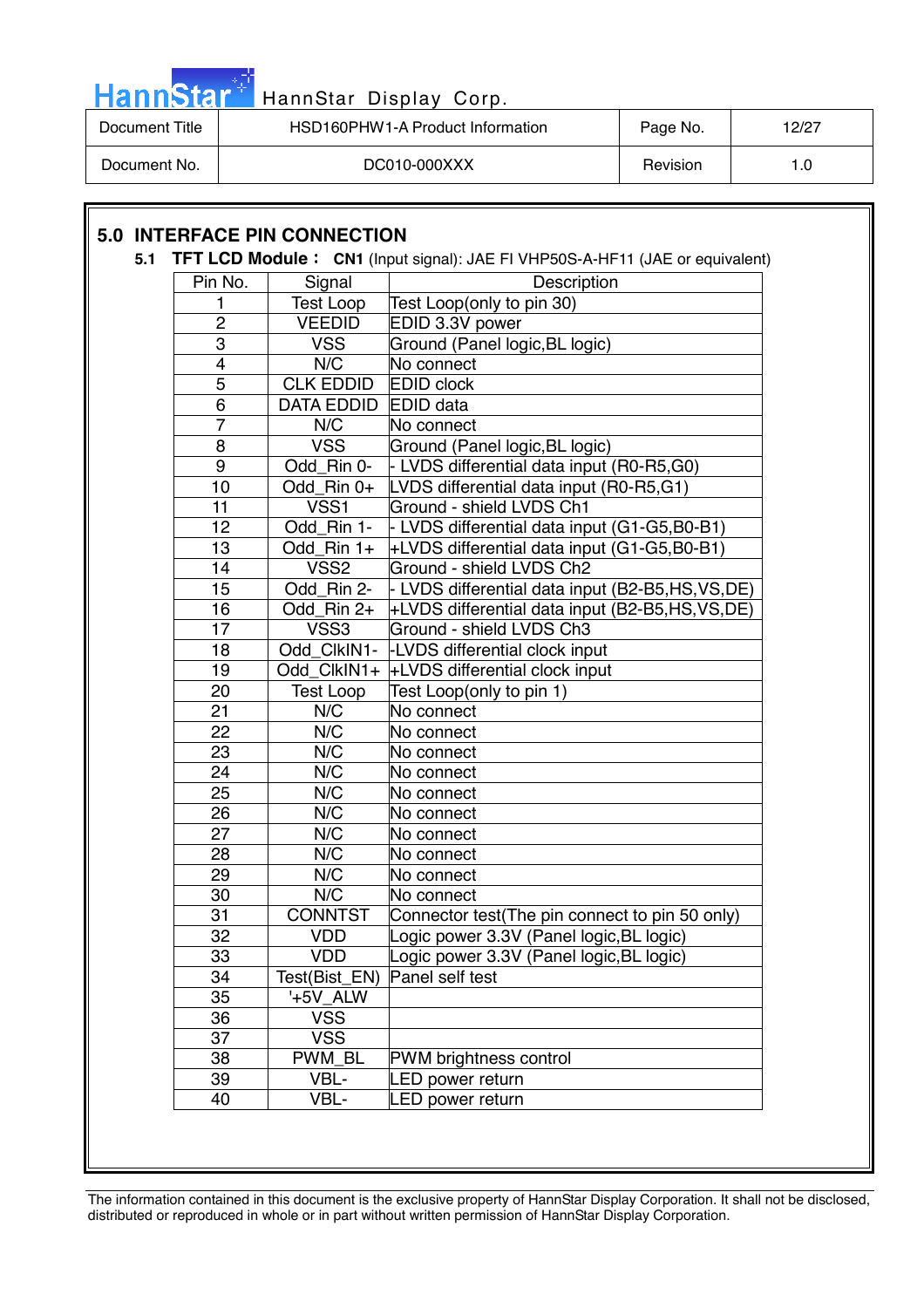| <b>HannStar</b> * | HannStar Display Corp.           |          |       |
|-------------------|----------------------------------|----------|-------|
| Document Title    | HSD160PHW1-A Product Information | Page No. | 13/27 |
| Document No.      | DC010-000XXX                     | Revision | 1.0   |
|                   |                                  |          |       |

| Pin No. | Signal         | Description                                    |
|---------|----------------|------------------------------------------------|
| 41      | VBL-           | LED power return                               |
| 42      | VBL-           | LED power return                               |
| 43      | N/C            | No connect                                     |
| 44      | VBL+           | 6V-20V LED Power                               |
| 45      | VBL+           | 6V-20V LED Power                               |
| 46      | VBL+           | 6V-20V LED Power                               |
| 47      | VBL+           | 6V-20V LED Power                               |
| 48      | SMB DATA       | <b>SMBus Data</b>                              |
| 49      | SMB CLK        | <b>SMBus Clk</b>                               |
| 50      | <b>CONNTST</b> | Connector test(The pin connect to pin 31 only) |

**Note**: The brightness of LCD panel could be changed by adjusting PWM

The information contained in this document is the exclusive property of HannStar Display Corporation. It shall not be disclosed,

distributed or reproduced in whole or in part without written permission of HannStar Display Corporation.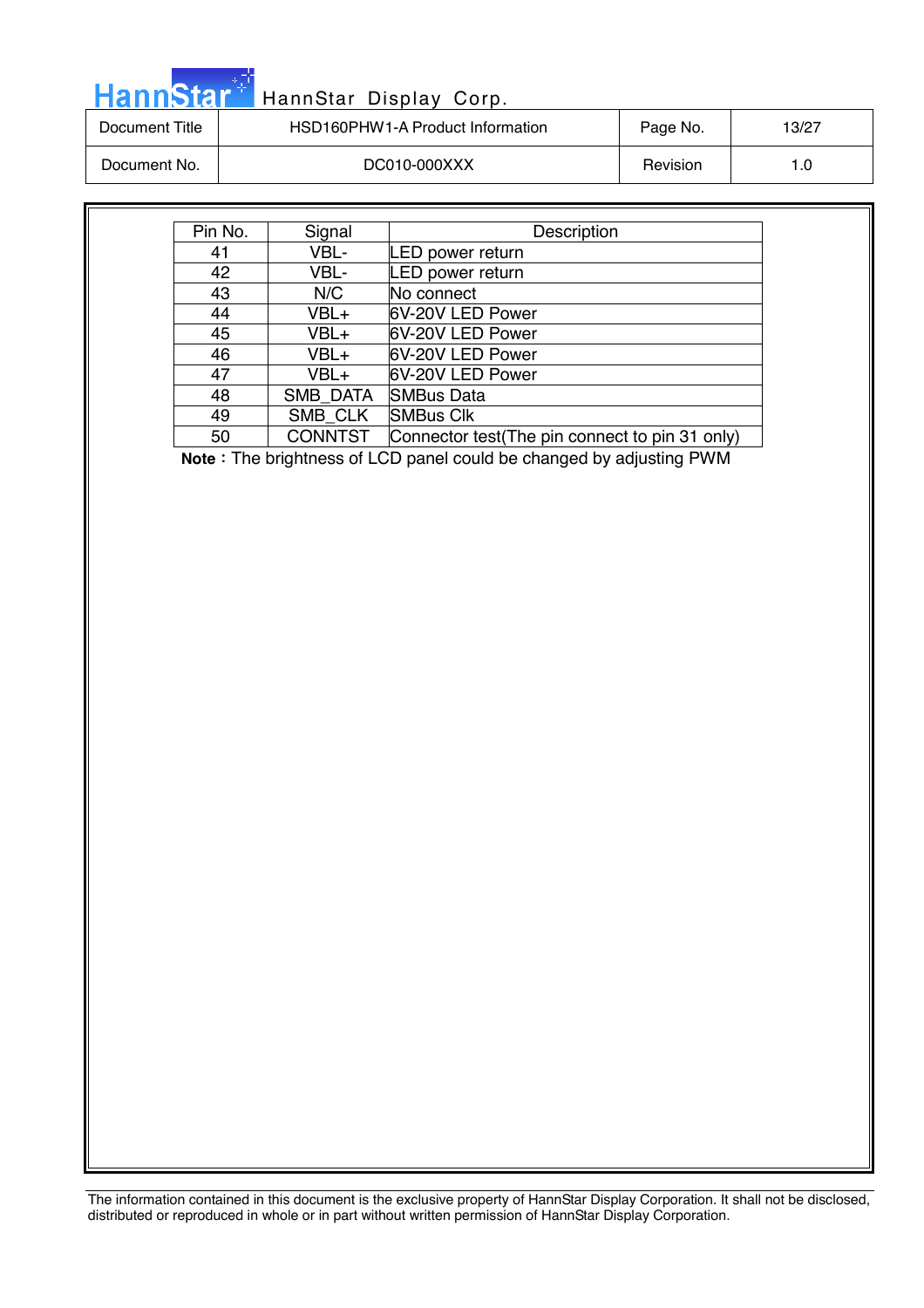| <b>HannStar</b> | HannStar Display Corp.                        |          |       |  |  |  |
|-----------------|-----------------------------------------------|----------|-------|--|--|--|
| Document Title  | HSD160PHW1-A Product Information              | Page No. | 14/27 |  |  |  |
| Document No.    | DC010-000XXX                                  | Revision | 1.0   |  |  |  |
|                 |                                               |          |       |  |  |  |
|                 | <b>6.0 ELECTRICAL CHARACTERISTICS</b><br>____ |          |       |  |  |  |

# **6.1 TFT LCD Module**

| Item                       | <b>Symbol</b> | Min.                     | Typ. | Max.                     | Unit | <b>Note</b>                        |
|----------------------------|---------------|--------------------------|------|--------------------------|------|------------------------------------|
| Supply Voltage             | $V_{DD}$      | 3.0                      | 3.3  | 3.6                      |      | Note $(1)$                         |
| Current of<br>power supply | <b>IDD</b>    | $\blacksquare$           | 0.3  | $\overline{\phantom{a}}$ |      | $ V_{DD}$ =3.3V $\cdot$ L0 pattern |
| Inrush current             | <b>I</b> RUSH | $\overline{\phantom{a}}$ | ۰    | 1.50                     |      | Note $(2)$                         |

## **Note (1):** V<sub>DD</sub>-dip condition:

.

When VDD operating within 2.7V $\leq$ VDD<3.0V  $\cdot$  td $\leq$ 10ms, the display may momentarily become abnormal.

 VDD<2.7V , VDD dip condition should also follow the Power On/Off conditions for supply voltage.

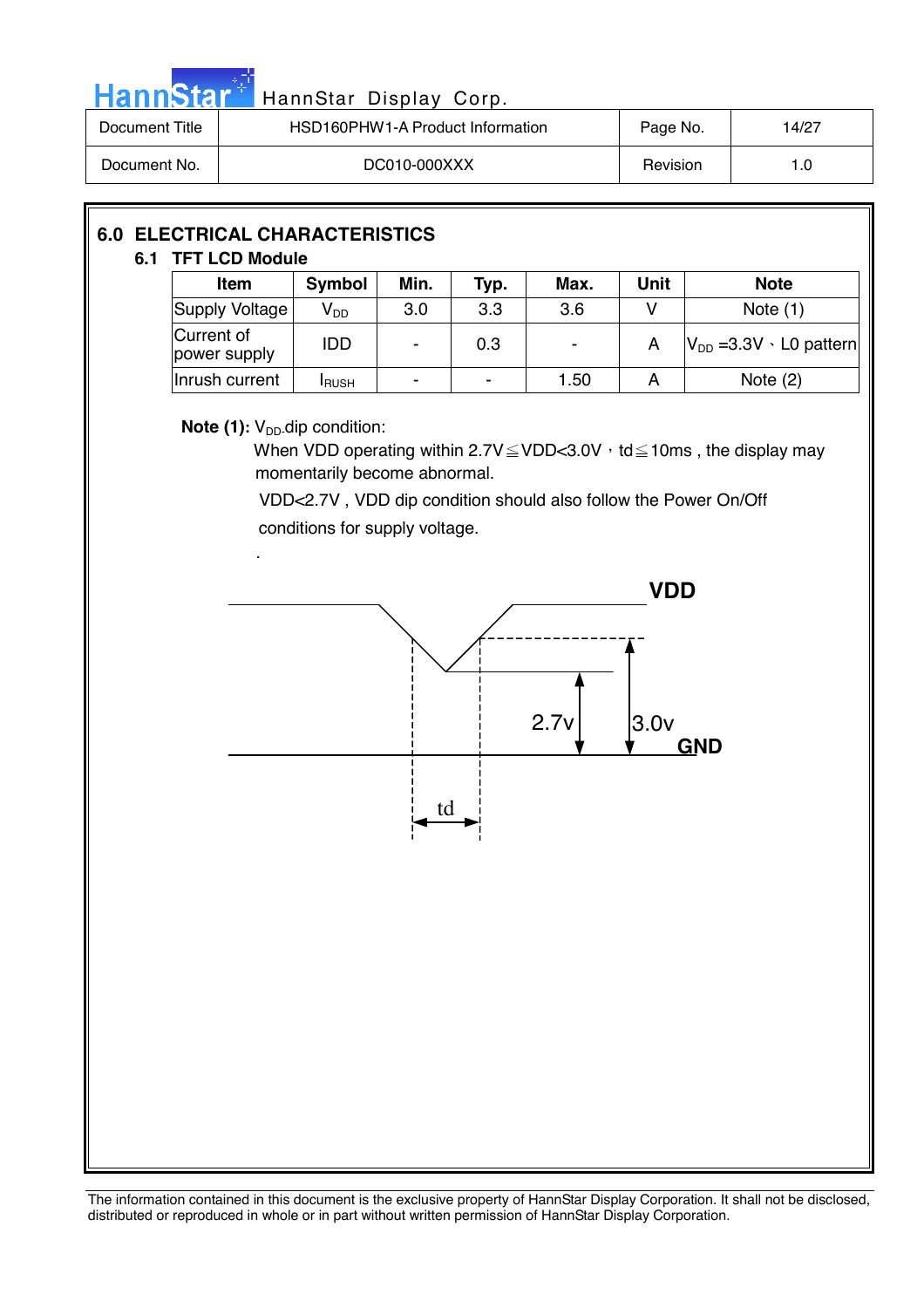



Vin rising time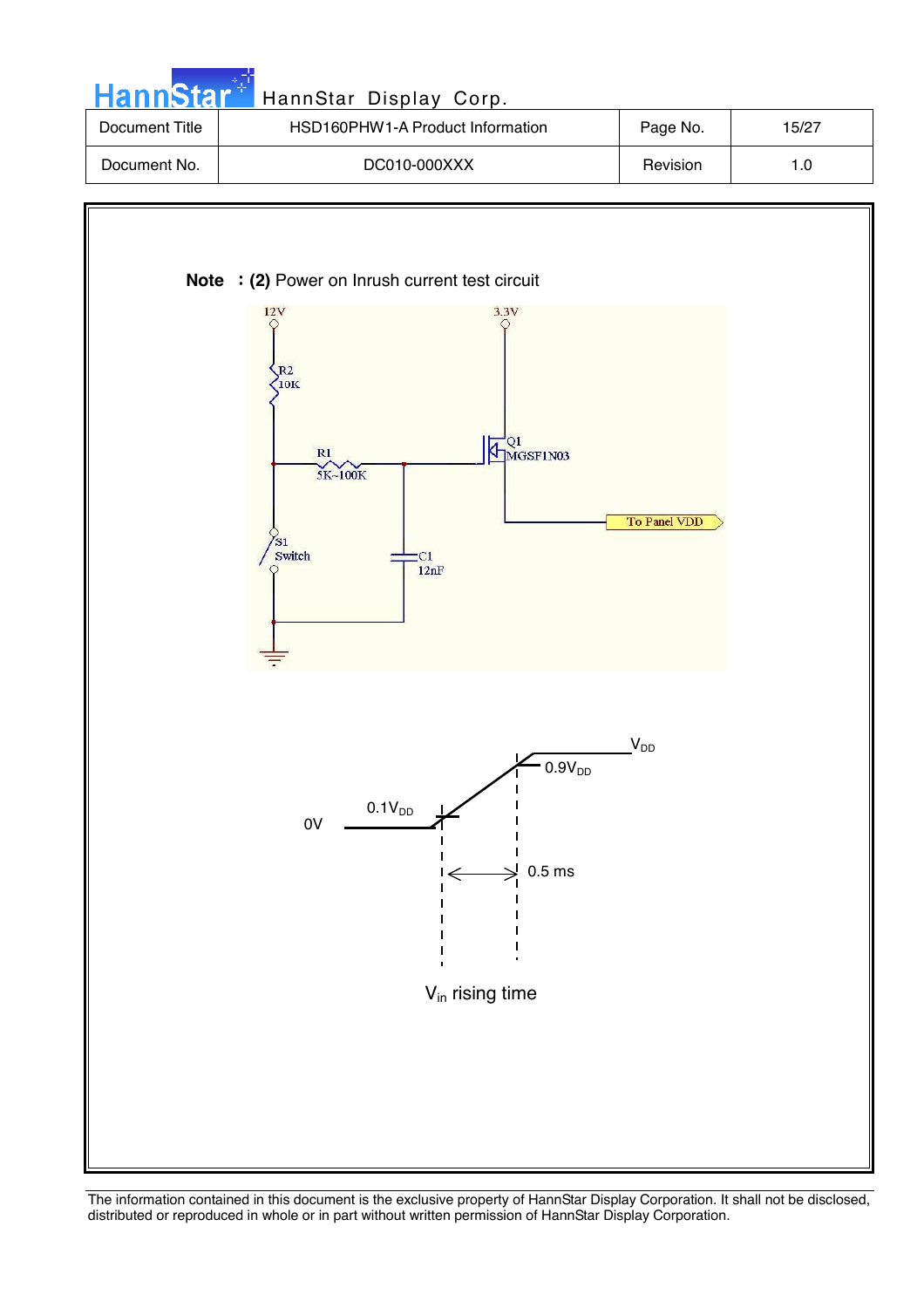| HannStar <sup>*</sup> | HannStar Display Corp.           |          |       |
|-----------------------|----------------------------------|----------|-------|
| Document Title        | HSD160PHW1-A Product Information | Page No. | 16/27 |
| Document No.          | DC010-000XXX                     | Revision | 1.0   |

#### **6.2 Switching Characteristics for LVDS Receiver**  Item Symbol Min. Typ. Max. Unit Conditions Differential Input High Threshold Vth Ё Ё 100 mV Differential Input Low Threshold | Vtl | -100  $|$   $-$  |  $-$  | mV  $V_{CM} = 1.2V$ Input Current  $I_{\text{IN}}$   $I_{\text{IN}}$   $-10$   $-1$   $+10$   $\mu$ A Differential input Voltage  $I_{IN}$  $|V_{\text{ID}}|$  0.1  $| - | 0.6 | V$ Common Mode Voltage Offset  $|V_{CM}| (|V_{ID}|/2) | 1.25 | 1.8-0.4- (|V_{ID}|/2) | V$

# **6.3 Bit Mapping & Interface Definition**



 for 6bits LVDS input LVDS Receiver Input Timing Definition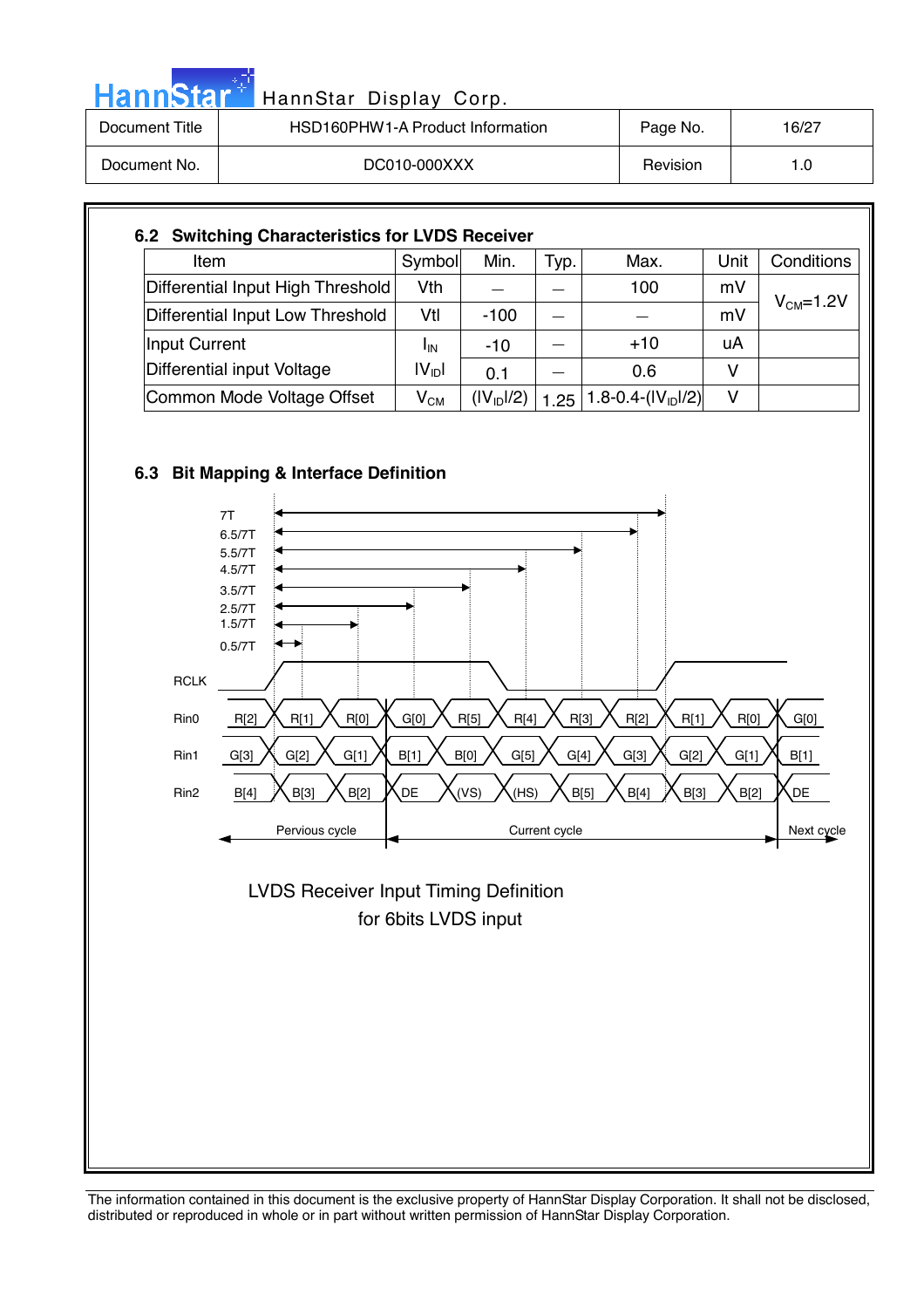| <b>HannStar</b> | HannStar Display Corp.           |          |       |
|-----------------|----------------------------------|----------|-------|
| Document Title  | HSD160PHW1-A Product Information | Page No. | 17/27 |
| Document No.    | DC010-000XXX                     | Revision | 1.0   |

# **6.4 Interface Timing (DE mode)**  Item | Symbol | Min. | Typ. | Max. | Unit Frame Rate  $\begin{vmatrix} -1 & -1 & -1 \\ -1 & -1 & -1 \end{vmatrix}$  60  $\begin{vmatrix} -1 & -1 & -1 \\ -1 & -1 & -1 \end{vmatrix}$  Hz Frame Period  $\begin{vmatrix} 11 & 776 & 808 & 1023 \end{vmatrix}$  line Vertical Display Time t2 768 768 768 line Vertical Blanking Time  $\begin{array}{|c|c|c|c|c|c|c|c|c|} \hline \end{array}$  8  $\begin{array}{|c|c|c|c|c|c|c|c|} \hline \end{array}$  40  $\begin{array}{|c|c|c|c|c|c|c|c|} \hline \end{array}$  255  $\begin{array}{|c|c|c|c|c|c|c|c|c|} \hline \end{array}$  line 1 Line Scanning Time t4 1396 1606 2047 clock Horizontal Display Time t5 1366 1366 1366 clock Horizontal Blanking Time t6 30 240 681 clock Clock Rate t7 65 72 85 MHz

#### **Timing Diagram of Interface Signal (DE mode)**

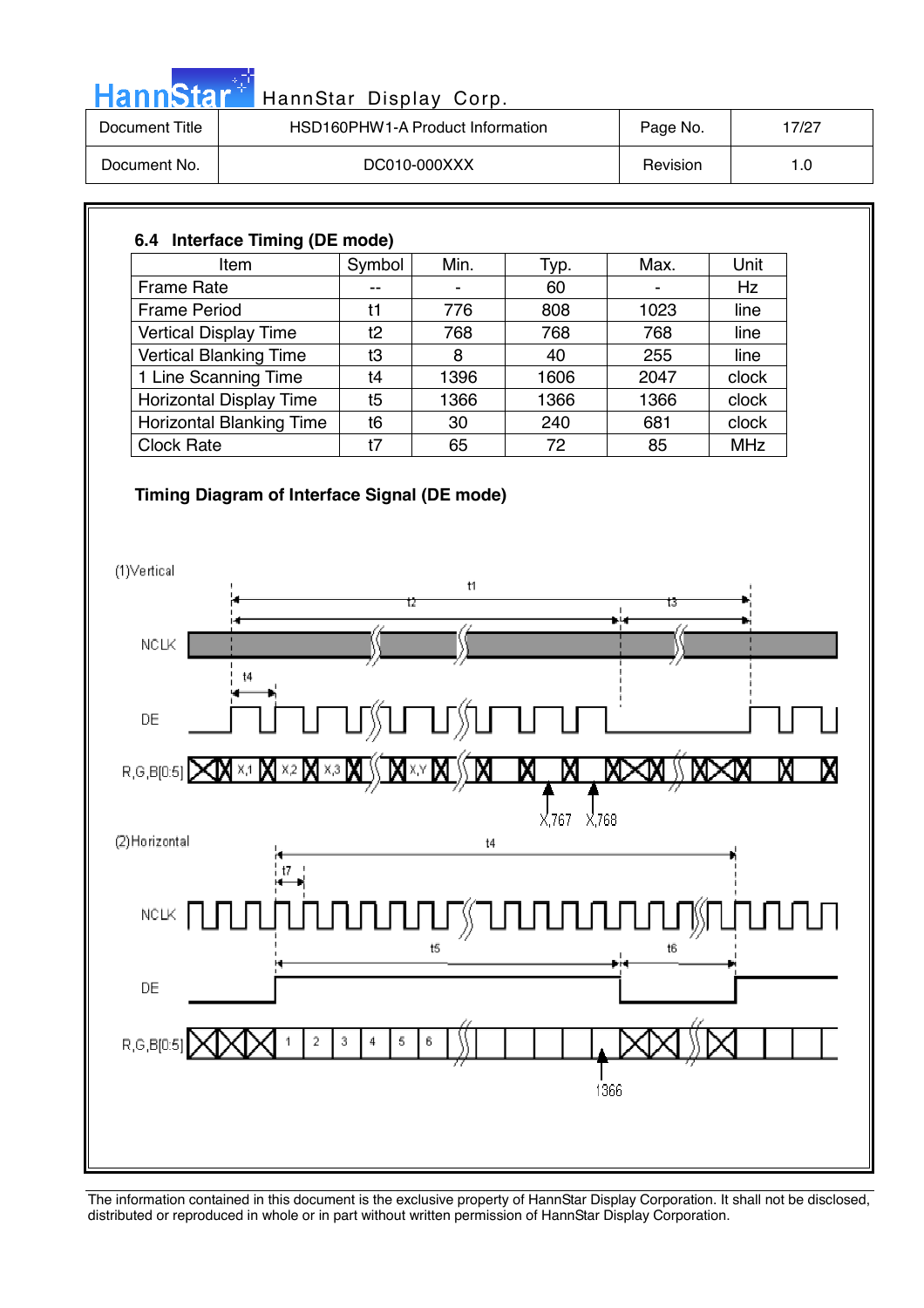| <b>HannStar</b> | HannStar Display Corp.           |          |       |
|-----------------|----------------------------------|----------|-------|
| Document Title  | HSD160PHW1-A Product Information | Page No. | 18/27 |
| Document No.    | DC010-000XXX                     | Revision | 1.0   |
|                 |                                  |          |       |

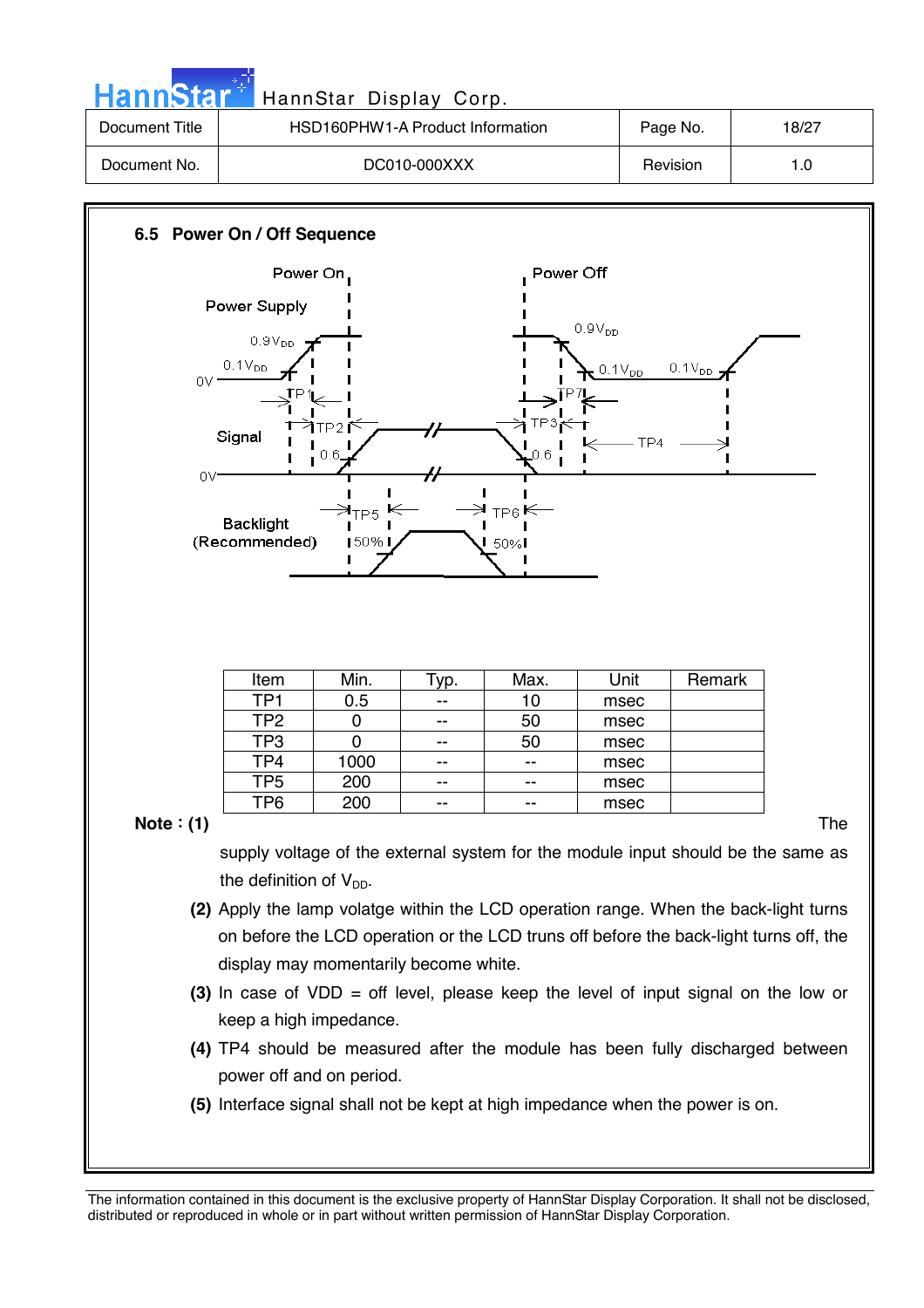|                | HannStar <sup>+</sup> HannStar Display Corp. |          |       |
|----------------|----------------------------------------------|----------|-------|
| Document Title | HSD160PHW1-A Product Information             | Page No. | 19/27 |

| -------------- |              | .        | .     |
|----------------|--------------|----------|-------|
| Document No.   | DC010-000XXX | Revision | . . v |

| <b>Parameter</b>                 | Symbol    | <b>Min</b> | <b>Typ</b> | <b>Max</b> | <b>Units</b> | <b>Condition</b>         |
|----------------------------------|-----------|------------|------------|------------|--------------|--------------------------|
| <b>LED Current</b>               | ΙF        | --         | 20         | 21         | mA           | Ta= $25^{\circ}$ C       |
| <b>LED Voltage</b>               | $V_F$     | 3.0        | 3.2        | 3.4        | Volt         | Ta= $25^{\circ}$ C       |
| <b>ILED Power</b><br>consumption | $P_{LED}$ | --         | 3.07       | 3.36       | Watt         | Ta=25 $°C$<br>Note $(1)$ |
| LED Life-Time                    | N/A       | 10,000     | --         | --         | Hour         | Ta=25 $°C$               |
|                                  |           |            |            |            |              | $I_{F=}$ 20mA            |
|                                  |           |            |            |            |              | Note $(2)$               |

**Note (1):** Calculator value for reference P=I<sub>F</sub> x V<sub>F</sub> x N (LED Qty')

 **Note (2):** The LED lifetime defines as the estimated time to 50% degradation of final luminous.

#### **6.7 LED Driver**

### **6.7.1 Absolute Maximum Ratings**

| Item                            | Symbol               | Min.   | Max. | Unit | <b>Note</b> |
|---------------------------------|----------------------|--------|------|------|-------------|
| <b>LED Power Supply voltage</b> | VLED                 | $-0.3$ | 24   | Volt |             |
| LED EN, PWM pin Voltage         | $V_{EN}$ , $V_{PWM}$ | $- -$  | 5.5  | Volt |             |

### **6.7.2 DC Electrical Characteristics**

| <b>Parameter</b>                          | <b>Symbol</b>            | Min | <b>Typ</b> | <b>Max</b> | <b>Units</b> |
|-------------------------------------------|--------------------------|-----|------------|------------|--------------|
| <b>LED Power</b><br><b>Supply Voltage</b> | V <sub>LED</sub>         | 7.0 |            | 20.0       | Volt         |
| LED EN High<br>Threshold                  | $V_{ENH}$                | 2.0 |            |            | Volt         |
| LED EN Low<br>Threshold                   | $V_{ENL}$                |     |            | 0.3        | Volt         |
| <b>PWM High</b><br>Threshold              | <b>V</b> <sub>PWMH</sub> | 3.0 |            |            | Volt         |
| <b>PWM Low</b><br>Threshold               | V <sub>PWML</sub>        |     | --         | 0.2        | Volt         |
| <b>PWM Frequency</b>                      | F <sub>PWM</sub>         | 180 | 200        | 220        | Hz           |
| <b>PWM Duty Cycle</b>                     | $T_D$                    | 20  |            | 100        | $\%$         |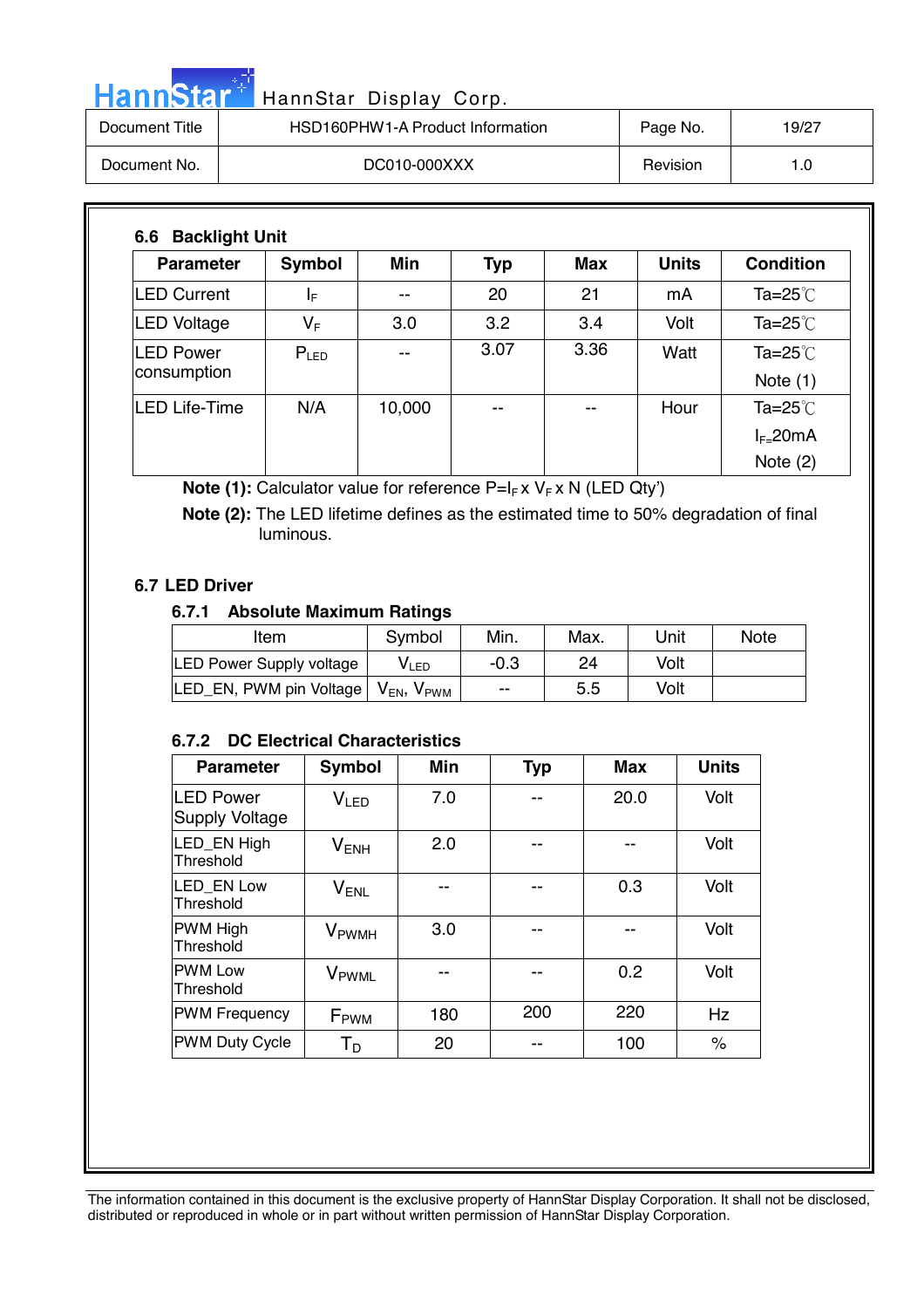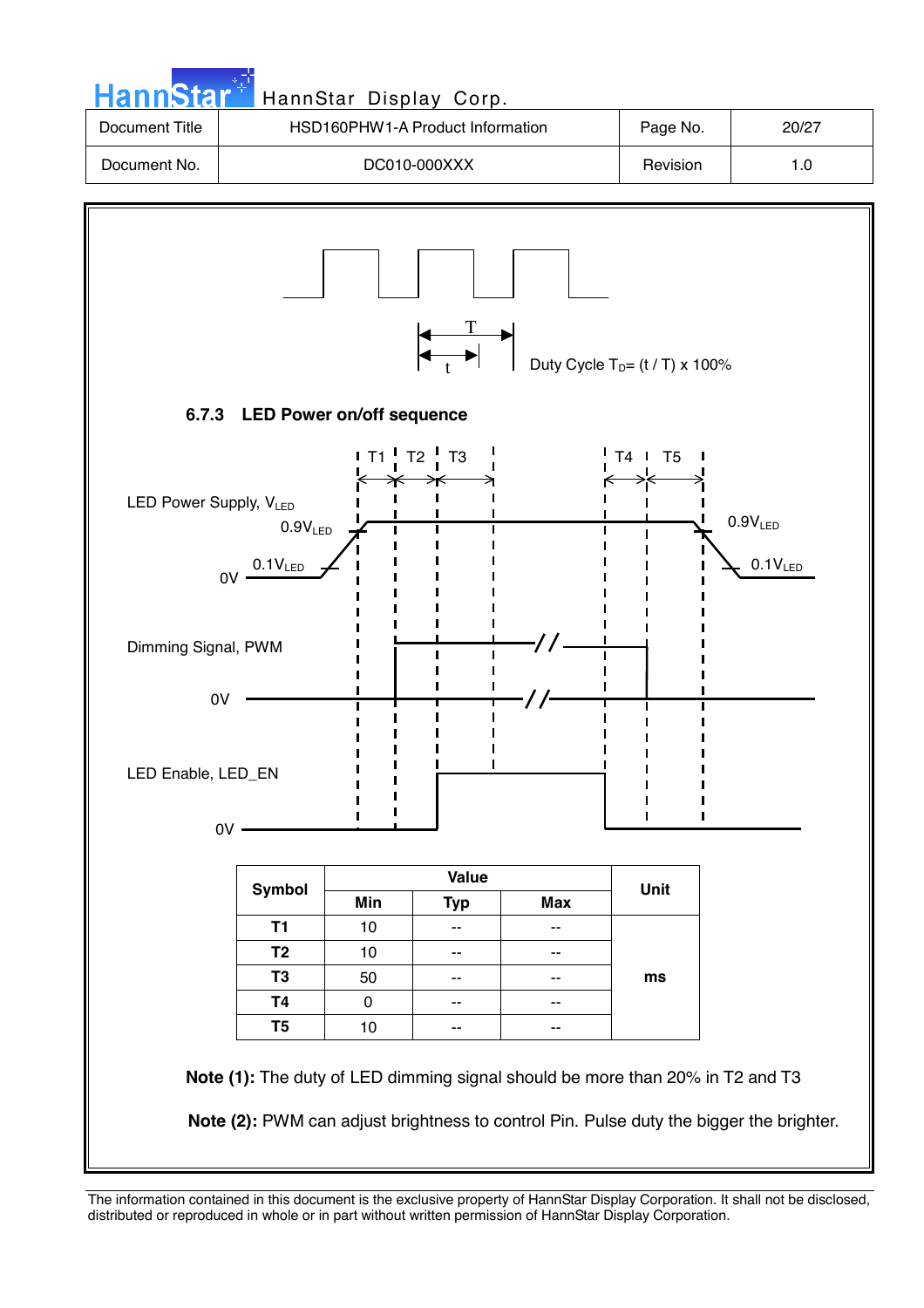| HannStar <sup>+</sup> | HannStar Display Corp.           |          |       |
|-----------------------|----------------------------------|----------|-------|
| Document Title        | HSD160PHW1-A Product Information | Page No. | 21/27 |
| Document No.          | DC010-000XXX                     | Revision | 1.0   |

| No. | <b>Item</b>                          | <b>Conditions</b>                                                                       | <b>Remark</b> |
|-----|--------------------------------------|-----------------------------------------------------------------------------------------|---------------|
|     | High Temperature Storage             | Ta=+60 $^{\circ}$ C, 240hrs                                                             |               |
| 2   | Low Temperature Storage              | Ta=- $20^{\circ}$ C, 240hrs                                                             |               |
| 3   | <b>High Temperature Operation</b>    | Ta=+50 $^{\circ}$ C, 500hrs                                                             |               |
|     | Low Temperature Operation            | Ta= $0^{\circ}$ C, 500hrs                                                               |               |
| 5   | Thermal Cycling Test (non operation) | $-20^{\circ}C(30\text{min}) \rightarrow +60^{\circ}C(30\text{min}), 100 \text{ cycles}$ |               |
|     | Vibration                            | Sine Wave                                                                               |               |
| 6   |                                      | 1.5G, 5~500Hz, XYZ                                                                      |               |
|     |                                      | 30min/each direction                                                                    |               |
|     | Shock                                | Half-Sine, 200G, 2ms, ±XYZ, 1time                                                       |               |

## **Storage / Operating temperature**



Note .Max wet bulb temp.=39°C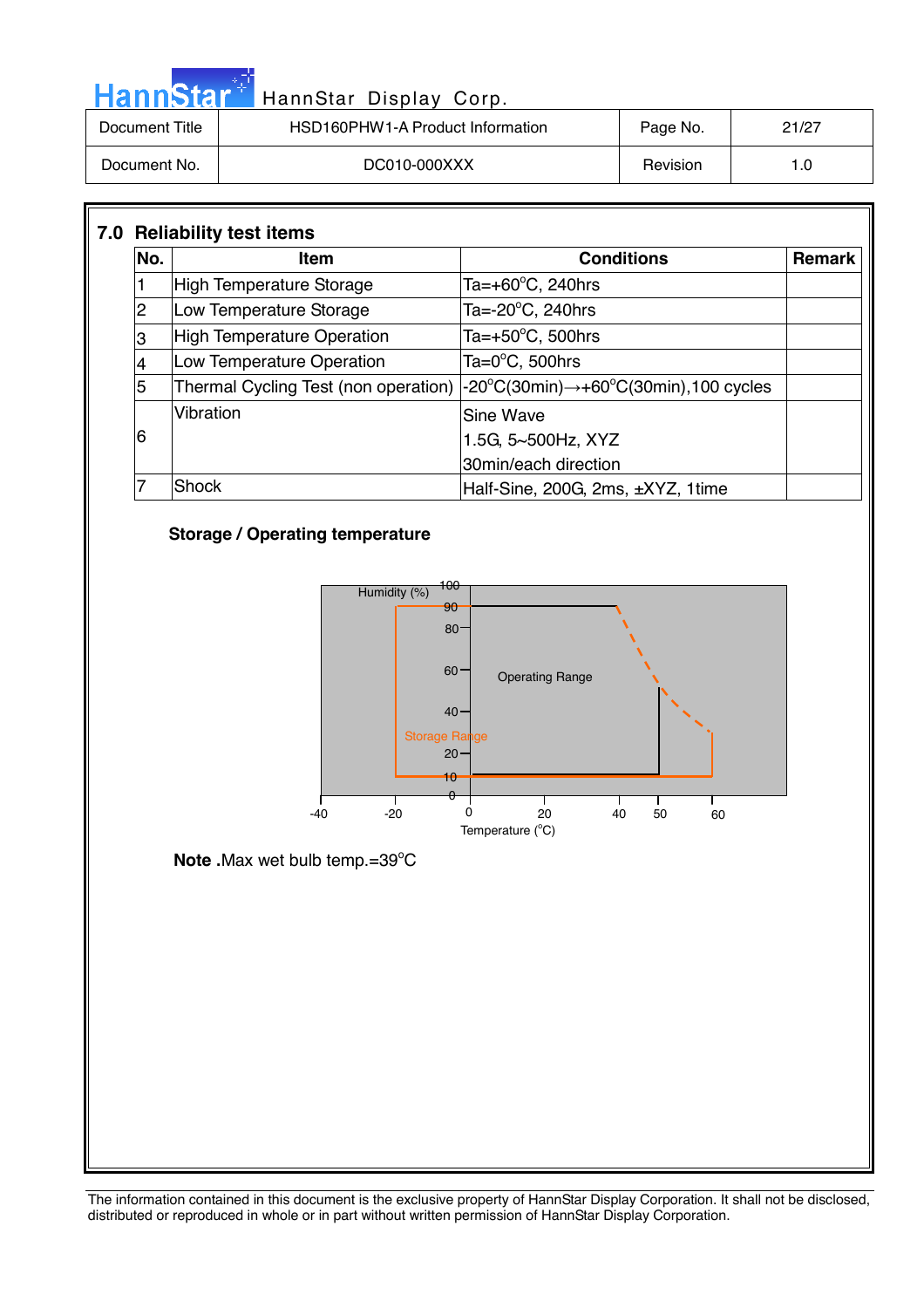| <b>HannStar</b> | HannStar Display Corp.           |          |       |
|-----------------|----------------------------------|----------|-------|
| Document Title  | HSD160PHW1-A Product Information | Page No. | 22/27 |
| Document No.    | DC010-000XXX                     | Revision | 1.0   |
|                 |                                  |          |       |

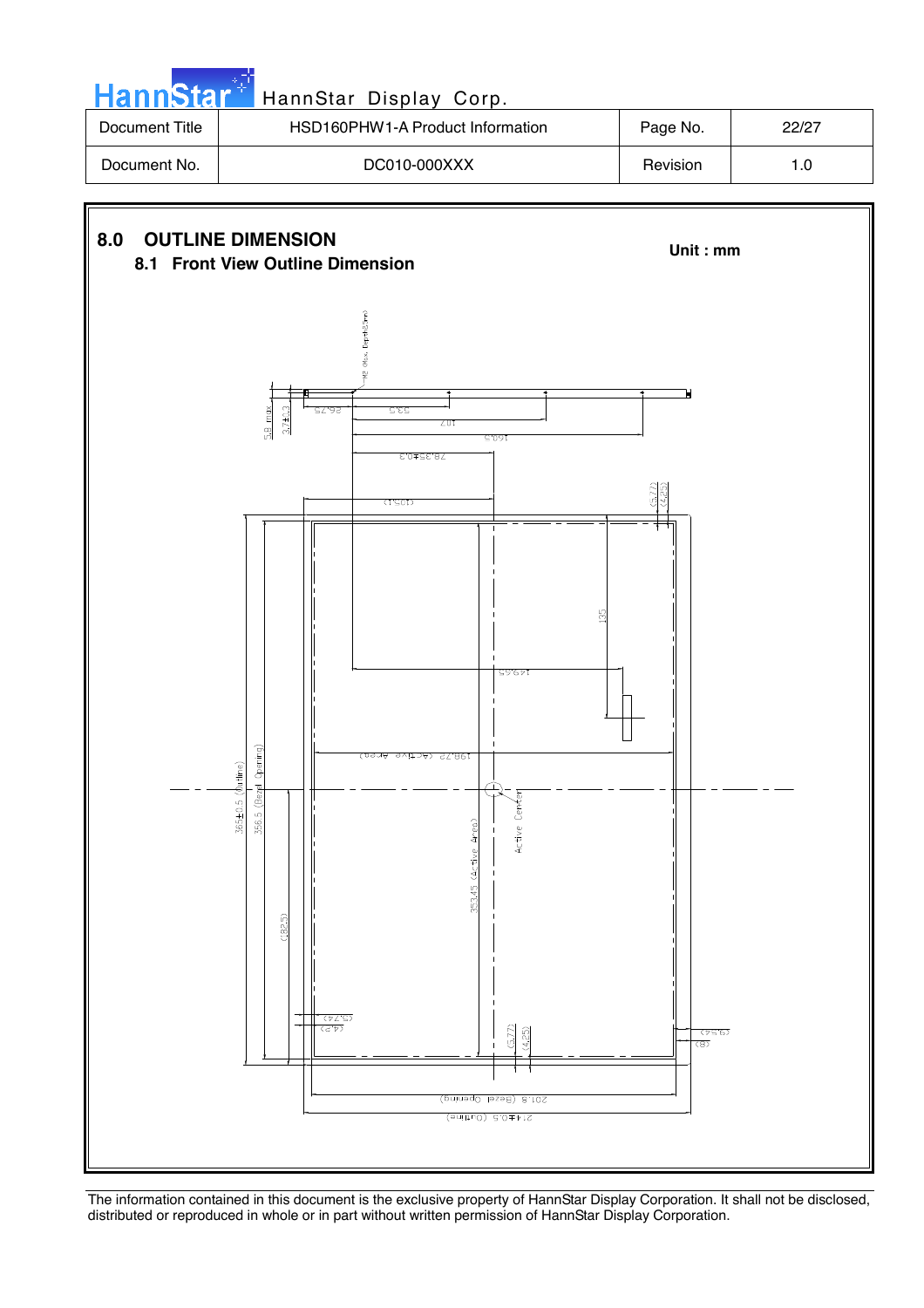| <b>HannStar</b>                 | HannStar Display Corp.           |          |       |  |  |
|---------------------------------|----------------------------------|----------|-------|--|--|
| Document Title                  | HSD160PHW1-A Product Information | Page No. | 23/27 |  |  |
| Document No.                    | DC010-000XXX                     | Revision | 1.0   |  |  |
|                                 |                                  |          |       |  |  |
| 8.2 Back View Outline Dimension |                                  |          |       |  |  |

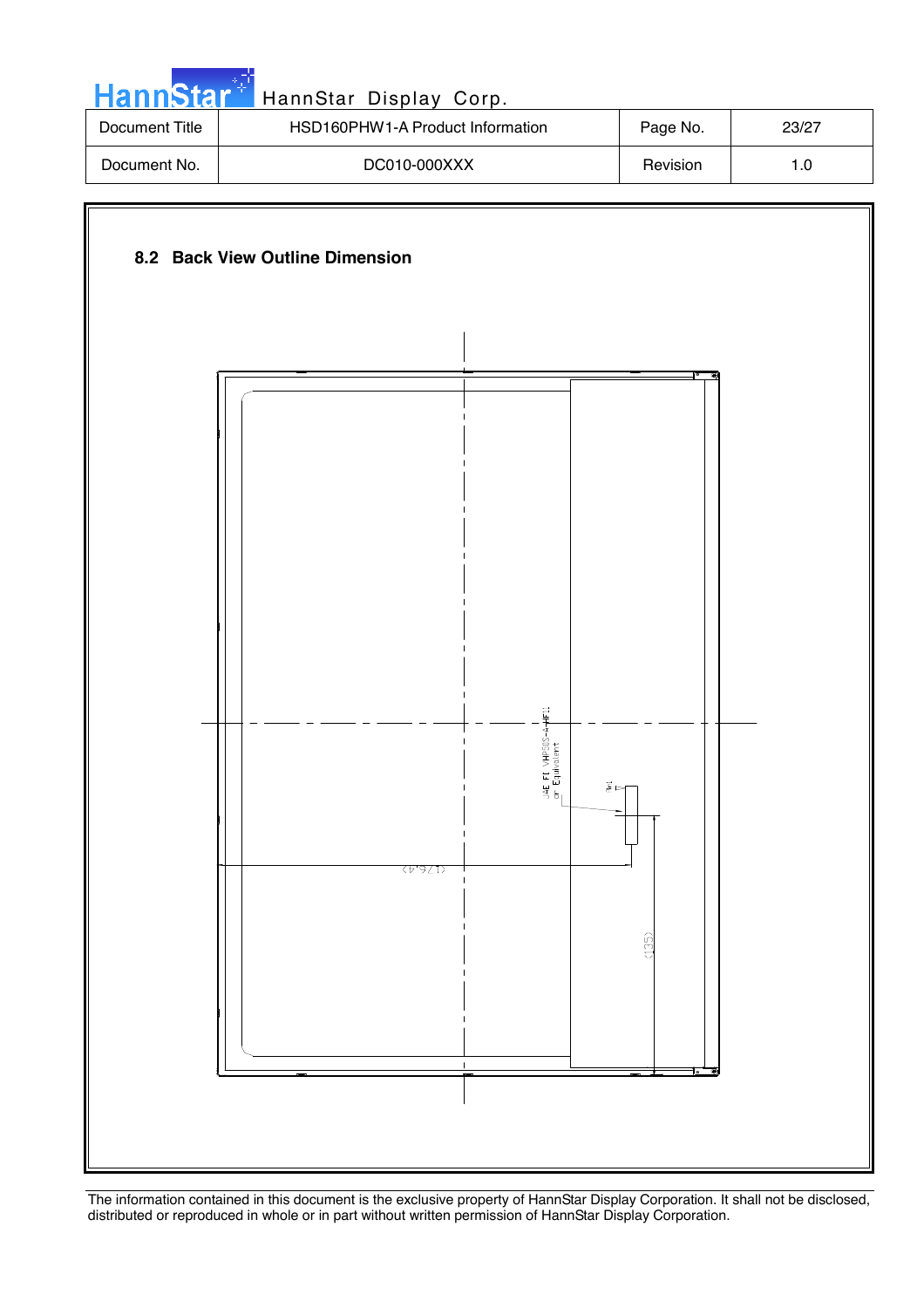| HannStar <sup>*</sup> HannStar Display Corp. |
|----------------------------------------------|
|----------------------------------------------|

| Document Title | HSD160PHW1-A Product Information | Page No. | 24/27 |
|----------------|----------------------------------|----------|-------|
| Document No.   | DC010-000XXX                     | Revision |       |

# **9.0 LOT MARK**

## **9.1 Lot Mark**



Code 1,2,3,4,5,6: HannStar internal flow control code.

Code 7: production location.

Code 8: production year.

Code 9: production month.

Code 10,11,12,13,14,15: serial number.

## Note (1) Production Year

| Year | 1999 | 2000 | 2001 | 2002 | 2003 | 2004 | 2005 | 2006 | 2007 | 2008 |
|------|------|------|------|------|------|------|------|------|------|------|
| Mark |      |      |      |      |      |      |      |      |      |      |

## Note (2) Production Month

| Month | Jan. | Feb. | Mar. | Apr. | May. | Jun. | I Jul. | Aug. | Sep. I | Oct | Nov. | Dec. |
|-------|------|------|------|------|------|------|--------|------|--------|-----|------|------|
| Mark  |      |      |      |      |      |      |        |      |        |     |      |      |

## **9.2 Location of Lot Mark**

(1) The label is attached to the backside of the LCD module.

(2) This is subject to change without prior notice.

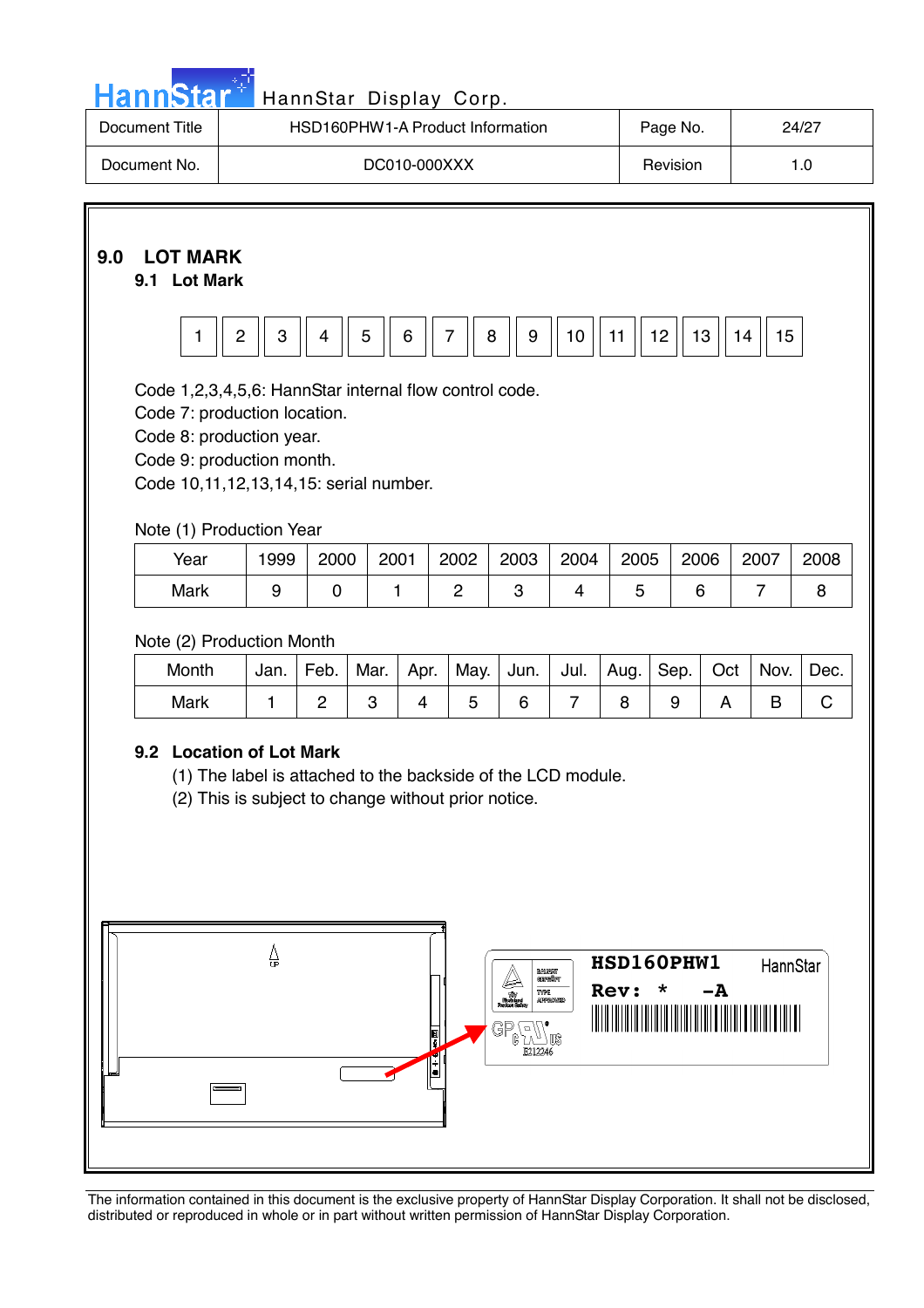| ann |   |  |
|-----|---|--|
|     | Ы |  |

# HannStar Display Corp.

| Document Title | HSD160PHW1-A Product Information | Page No. | 25/27 |
|----------------|----------------------------------|----------|-------|
| Document No.   | DC010-000XXX                     | Revision | 1.0   |

## **10.0 PACKAGE SPECIFICATION**

## **10.1 Packing form**

- (1) Package quantity in one carton: TBD.
- (2) Carton size: TBD.

### **10.2 Packing assembly drawings**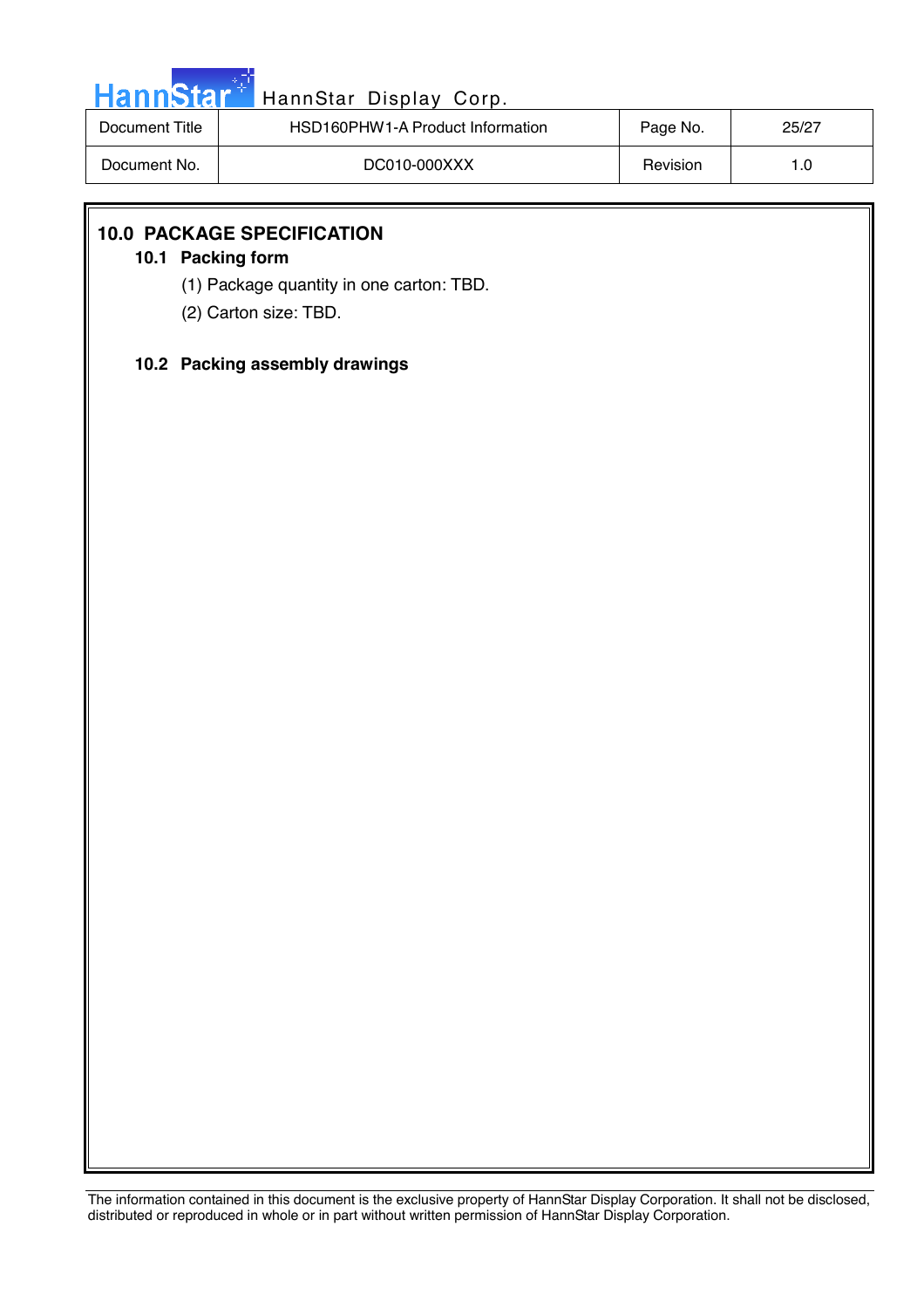| HannStar <sup>+</sup> | HannStar Display Corp.           |          |       |
|-----------------------|----------------------------------|----------|-------|
| Document Title        | HSD160PHW1-A Product Information | Page No. | 26/27 |
| Document No.          | DC010-000XXX                     | Revision | 1.0   |

## **11.0 GENERAL PRECAUTION**

#### **11.1 Use Restriction**

This product is not authorized for use in life supporting systems, aircraft navigation control systems, military systems and any other application where performance failure could be life-threatening or otherwise catastrophic.

#### **11.2 Disassembling or Modification**

 Do not disassemble or modify the module. It may damage sensitive parts inside LCD module, and may cause scratches or dust on the display. HannStar does not warrant the module, if customers disassemble or modify the module.

#### **11.3 Breakage of LCD Panel**

- 11.3.1.If LCD panel is broken and liquid crystal spills out, do not ingest or inhale liquid crystal, and do not contact liquid crystal with skin.
- 11.3.2. If liquid crystal contacts mouth or eyes, rinse out with water immediately.
- 11.3.3. If liquid crystal contacts skin or cloths, wash it off immediately with alcohol and rinse thoroughly with water.
- 11.3.4. Handle carefully with chips of glass that may cause injury, when the glass is broken.

### **11.4 Electric Shock**

- 11.4.1. Disconnect power supply before handling LCD module.
- 11.4.2. Do not pull or fold the LED cable.
- 11.4.3. Do not touch the parts inside LCD modules and the fluorescent LED's connector or cables in order to prevent electric shock.

### **11.5 Absolute Maximum Ratings and Power Protection Circuit**

- 11.5.1. Do not exceed the absolute maximum rating values, such as the supply voltage variation, input voltage variation, variation in parts' parameters, environmental temperature, etc., otherwise LCD module may be damaged.
- 11.5.2. Please do not leave LCD module in the environment of high humidity and high temperature for a long time.
- 11.5.3. It's recommended to employ protection circuit for power supply.

#### **11.6 Operation**

- 11.6.1 Do not touch, push or rub the polarizer with anything harder than HB pencil lead.
- 11.6.2 Use fingerstalls of soft gloves in order to keep clean display quality, when persons handle the LCD module for incoming inspection or assembly.
- 11.6.3 When the surface is dusty, please wipe gently with absorbent cotton or other soft material.